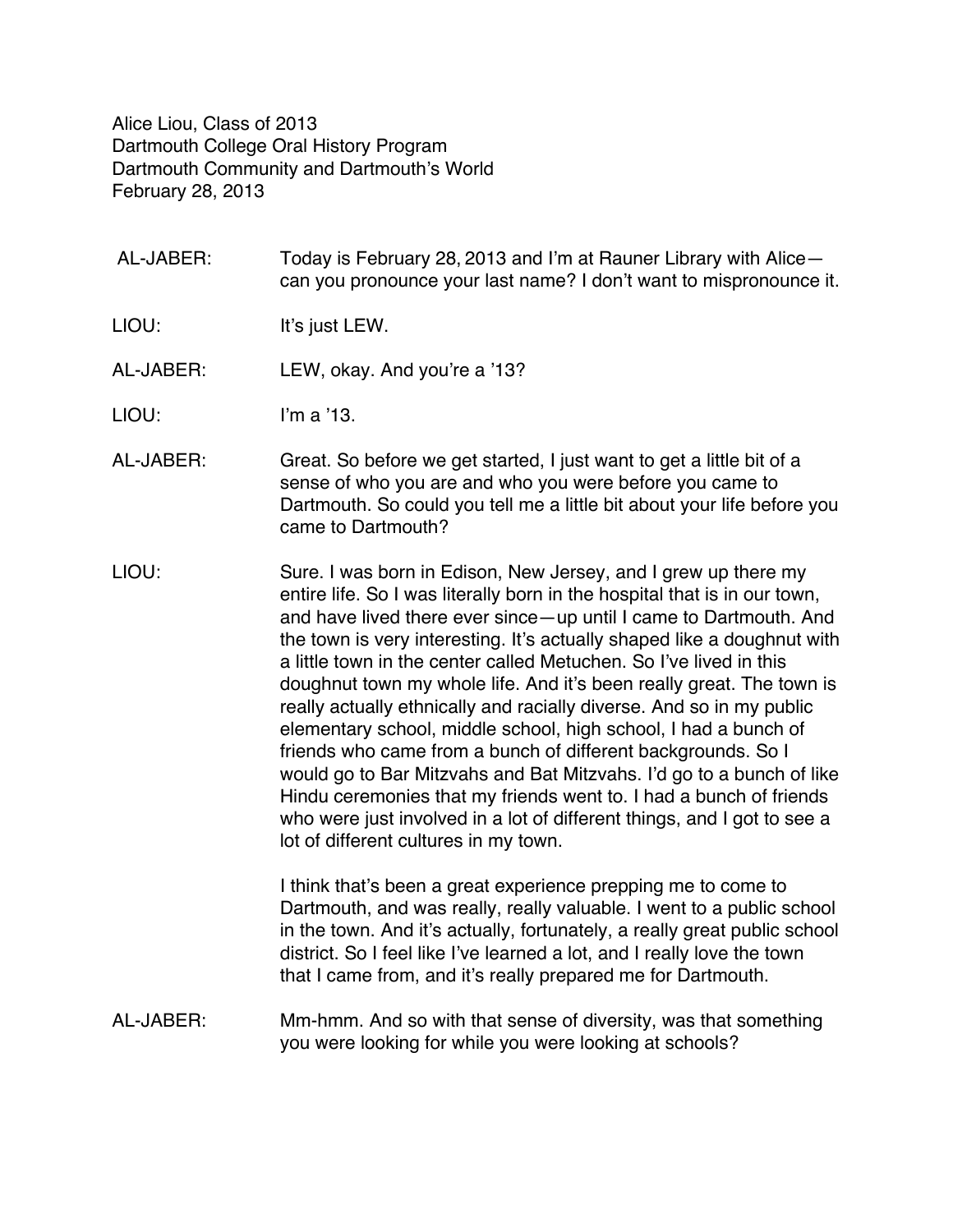| I think it's something that I always actually took for granted. So<br>growing up with it, it was always something I had access to, and I<br>didn't really think about my racial or ethnic identity or that of my<br>friends. It was just something that I was always surrounded by. I<br>went to Chinese school, and so like I had a lot of experience with<br>my own culture and my language, like my home - I guess my<br>parents' culture and their language - while I was growing up. And<br>so it's not anything I ever thought about. I guess I just sort of<br>projected my experience onto everybody else and thought that that |
|-----------------------------------------------------------------------------------------------------------------------------------------------------------------------------------------------------------------------------------------------------------------------------------------------------------------------------------------------------------------------------------------------------------------------------------------------------------------------------------------------------------------------------------------------------------------------------------------------------------------------------------------|
| was a normal, like a typical developmental pattern. So I didn't really<br>consciously look for it when I was choosing to come to Dartmouth                                                                                                                                                                                                                                                                                                                                                                                                                                                                                              |
| or to any other school for that matter. It was just something that I<br>figured would find me no matter where I went.                                                                                                                                                                                                                                                                                                                                                                                                                                                                                                                   |
|                                                                                                                                                                                                                                                                                                                                                                                                                                                                                                                                                                                                                                         |

- AL-JABER: Mm-hmm. And did you feel like your high school prepared you in terms of—like academically, did it prepare you for Dartmouth?
- LIOU: I think it certainly did. It's unfortunate, though, because at least in New Jersey, how the public schools work is that there are tracks. So there are different academic tracks based on your student achievement. And I think my high school prepared me and all the other people in the honors and AP track really well. Whereas I know a lot of students who were in the remedial classes; I don't think it prepared them as well. But I was very fortunate to be placed in those classes. And I think that was a pretty good preparation for Dartmouth.
- AL-JABER: And how did you hear about Dartmouth? Are you a legacy or—
- LIOU: No. My dad actually made me apply to every Ivy League school. I hadn't really actually visited any of them, and I was just like, okay, I'll do it. Like he was like I'll pay for it, and I agreed. So I didn't really consider Dartmouth very in depth at all. I was just like, this is something my dad is making me do. I'm going to fill out the applications. And it wasn't until after I got into Dartmouth that I actually visited the campus.
- AL-JABER: So what was it that made you choose Dartmouth in the end?
- LIOU: So when I had gotten.... I hadn't actually visited any of the schools because at the time my mom was undergoing chemo treatment. So I wasn't like visiting schools during my senior year at all. But once I got in, my dad and I went to a lot of different—not a lot of different schools. Like the three schools that I was really considering going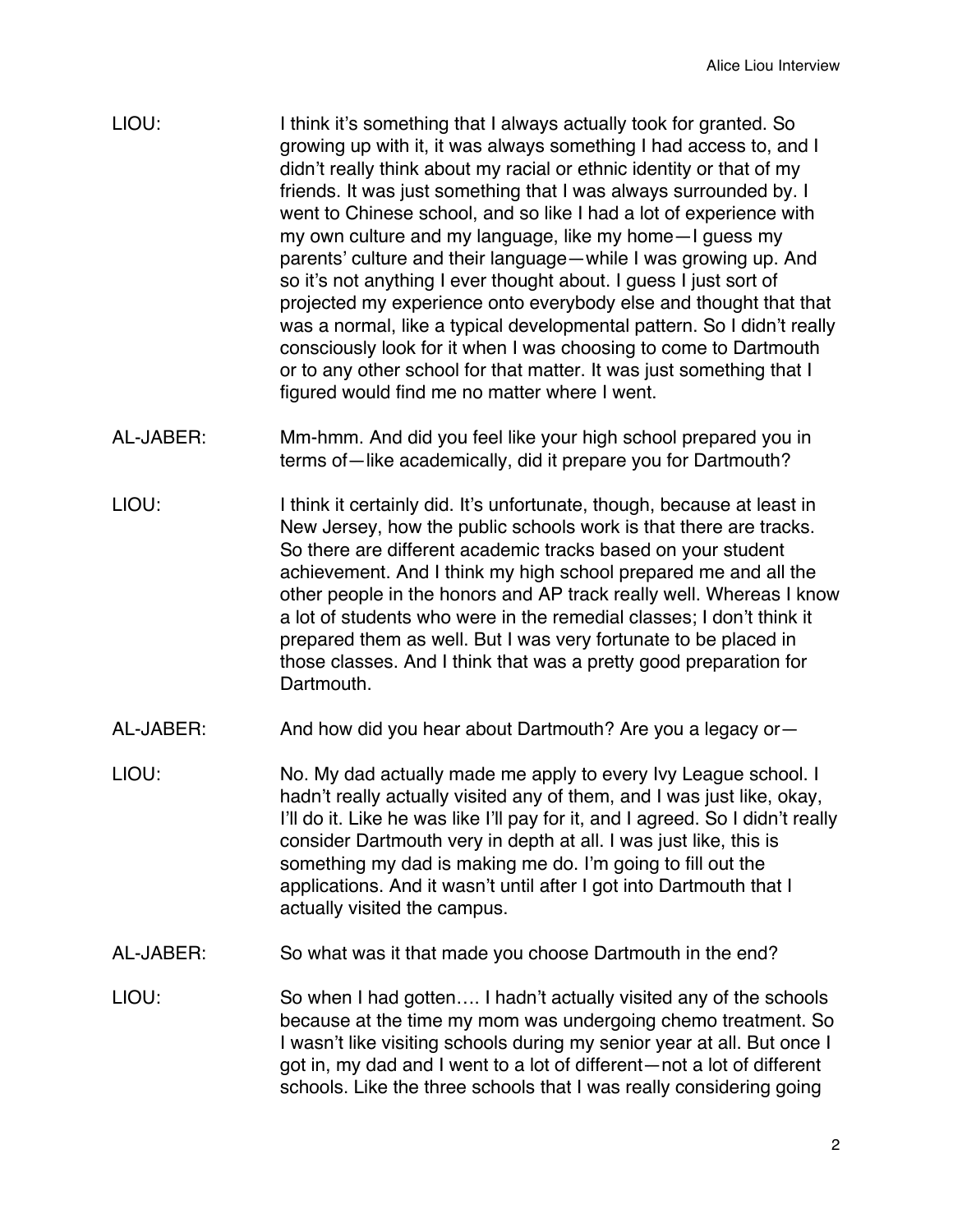to for my undergrad, and he and I came to Dartmouth, and it was a cold, rainy day. It was literally maybe like 37 degrees outside, and there were people wearing shorts. And I was just like what is this place? But my tour guide was really, really excellent. She just spoke about the place so enthusiastically. And then I came back a couple of weeks later for the Dimensions Program. And I don't know. I think I felt a sort of chemistry with this place…if it's at all possible to feel chemistry with a place. And I just—I knew I wanted to be here.

- AL-JABER: Okay. And can you talk to me about the Dimensions Program? What was that like? That sounds like it was a sort of…made you really think like this is the right place for you.
- LIOU: Yes. It's actually funny because it's kind of controversial right now. They're think of eliminating the Dimensions Show of the Dimensions Program, which is where a lot of the freshmen, the current freshmen, sort of pretend to be prospective students for the day. And then do like, at the end of the day reveal that they're actually freshmen through this like song-and-dance show.

That was like a huge contributor to me coming to Dartmouth. It was this sort of event. I had been talking to a lot of prospective students all day, not knowing that they were freshmen and at the end, when we were sitting at the show, these people just stood up all around me and started singing and dancing. I really thought like, wow! This is a place where freshmen—I didn't think of them as freshmen; I thought of them as upperclassmen—are really willing to spend a lot of time and energy preparing to welcome prospective students and sort of be silly and show us that this place is known for its great academics, and we're really serious about some things. But we're also a lot of fun, and we're not afraid to laugh at ourselves. And there's just this really like high energy, and it seemed like there was really a strong school culture here. So I chose to come definitely after that. It was like, I'm sold on this place.

- AL-JABER: Oh, nice. So can you talk to me about your experience coming into Dartmouth? How was it integrating into your community? And did you establish a sense of community really early on, or was it something you settled on later?
- LIOU: Yes. I think I was really, really lucky. I came to…. So I went to Dimensions and went home, and didn't think about Dartmouth for a little bit. And then when it was time to apply for Dartmouth Outing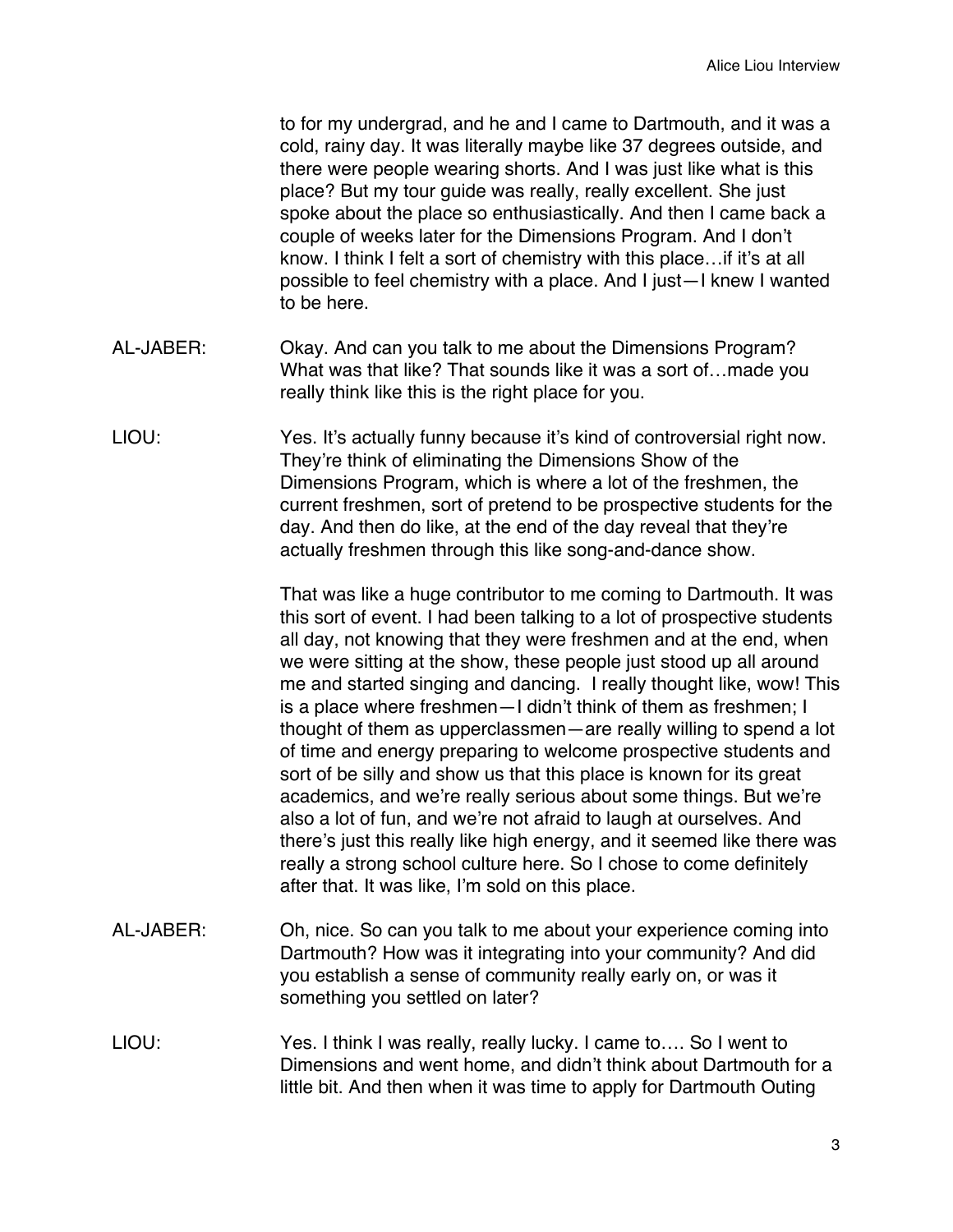Club trips, the DOC first-year trips, I was just so excited. And I kind of just put up my preferences, not really thinking about them, and was placed with this really great group of freshmen. And we had two really great trip leaders. So one of my best friends at Dartmouth I met on my first-year trip. Like literally the first day I came to college, I met her.

- AL-JABER: That was lucky.
- LIOU: So it was really, really lucky. And on our section, our trip sectionso there are a lot of different trips that make up a section—on our trip section we met our two other best friends. So the four of us had met on basically the first week of college. And two of them happened to be floor mates, so the other two of us would go visit them all the time on their floor. And then their floor was also really close. So their floor kind of adopted us as freshman floor mates, even though we didn't live there.

So like that whole group of us, there were like ten of us that hung out a lot. We ate every meal together. It was really, really nice. And that was my community my first year here. I didn't really spend too much time with my own freshman floor. But it was really awesome to find a group of people like right as I got on campus. And we've been friends ever since.

- AL-JABER: Can you talk to me about your different roles in the Dartmouth community?
- LIOU: Sure. Okay. So right now I am the student director of Tucker's Alternative Spring Break Trip Program, which I was also a trip leader for last year and a participant on the year before. I'm also the Pan Asian Community—one of the Pan Asian Community—interns with OPAL, the Office of Pluralism And Leadership, which has been really great. And within the Pan Asian Community, I've also been the president of the Dartmouth Chinese Culture Society, which has been also really great. I'm also involved in the Rockefeller Center; I've taken a lot of classes there, but also done research in the Policy Research Shop, and I'm also a Rockefeller Leadership Fellow this year. Aside from that, I guess I'm a member of Casque & Gauntlet, a senior society. And I don't know. I can't even think of all the things that I feel like I've had the privilege of working with.
- AL-JABER: So how do you juggle these different roles? And sort of which community do you identify with the most?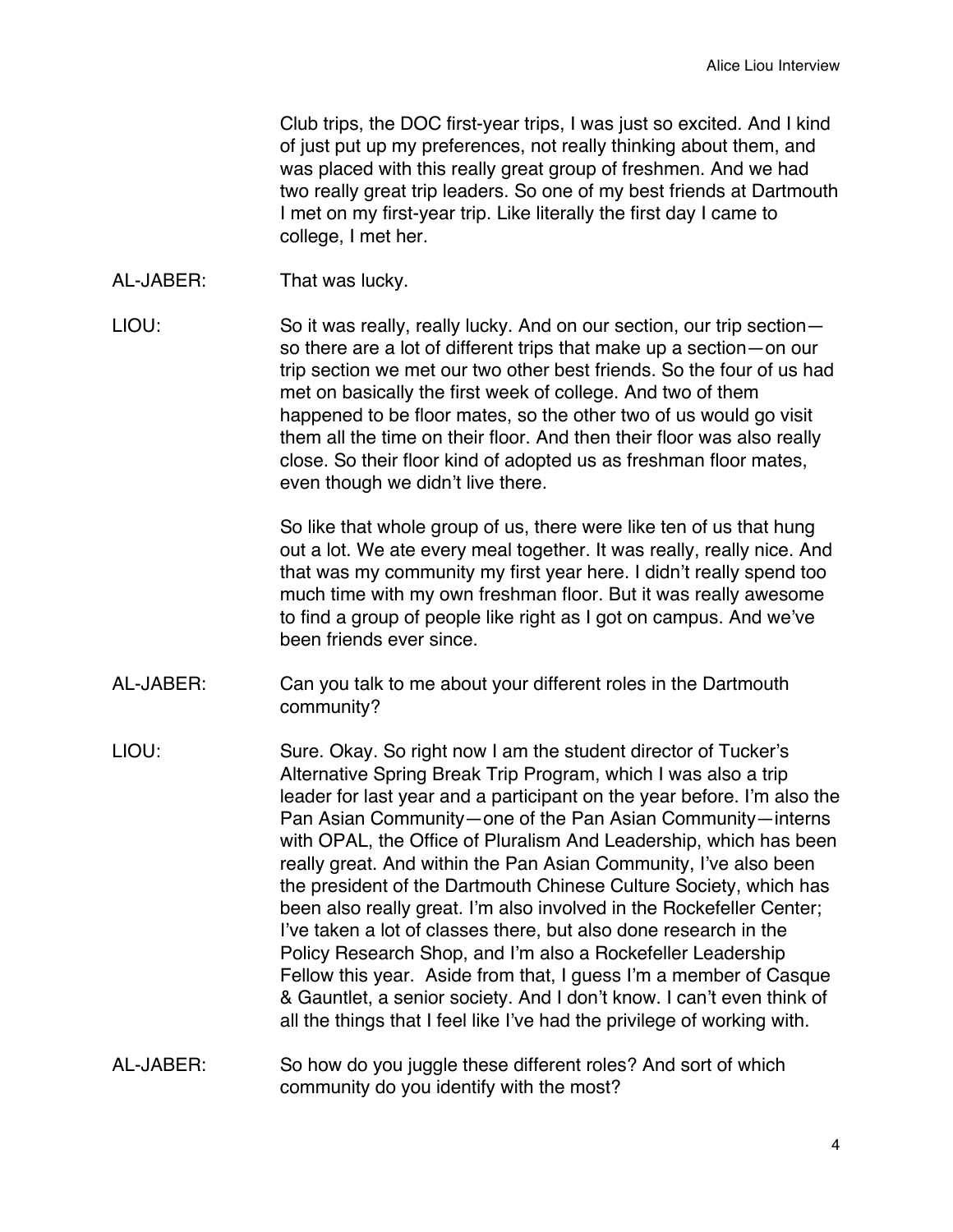LIOU: Yes. That's definitely a tough question. I'm involved in them, I think each of those three things that I mentioned; at least a part of me is involved in them each day. So I work at the Tucker Foundation every day now. And I really love being involved in that because it's been such an integral part of my experience at Dartmouth since my sophomore year. So like I said, I went on an ASB my sophomore year, and then led one my junior year. And now I'm directing the whole program this year. So it's been something that has really helped me figure out like what I want to do after Dartmouth, and has really allowed me to meet a great group of really dedicated people who love community service and are dedicated to the idea of social justice. So it's always something that I can make time for because it's a mission I really believe in.

> In terms of the Pan Asian Community…. So like I said, before I came to Dartmouth, I didn't really think about my racial and ethnic identity that much because I was involved in a community where everybody was involved in their racial and ethnic identities without really even thinking about it. So when I came to Dartmouth, I actually wasn't involved in the Pan Asian Community right away. It was like some of my friends were Asian, but most of my friends were really diverse. We actually always joked that if Dartmouth followed us around and took pictures of us, we'd make a perfect organic brochure because we're just a great collection of racially diverse and like sort of academically diverse people.

So when I got here, I was like, I'm involved in this really diverse group again. I didn't really think about seeking out my own group, sort of like the racial and ethnic portion of me. But during my sophomore year, I kind of missed being around…like I'd gone to Chinese School my whole childhood, and I didn't really get to practice that anymore or talk about Chinese culture, celebrate Chinese New Year on campus. Like I didn't really know where to find that community that was really an important part of my childhood. So I joined the Dartmouth Chinese Culture Society.

I think being at Dartmouth has actually made me a lot more aware of…a lot more aware of my identity in that way, like my external identity on how others perceive me and like how I fit into the Pan Asian Community in general, because the Pan Asian Community is so broad. It includes like Southeast Asians, it includes East Asians, it includes like basically everybody on that whole side of the earth. So like it's been really interesting to learn from that, too. And I've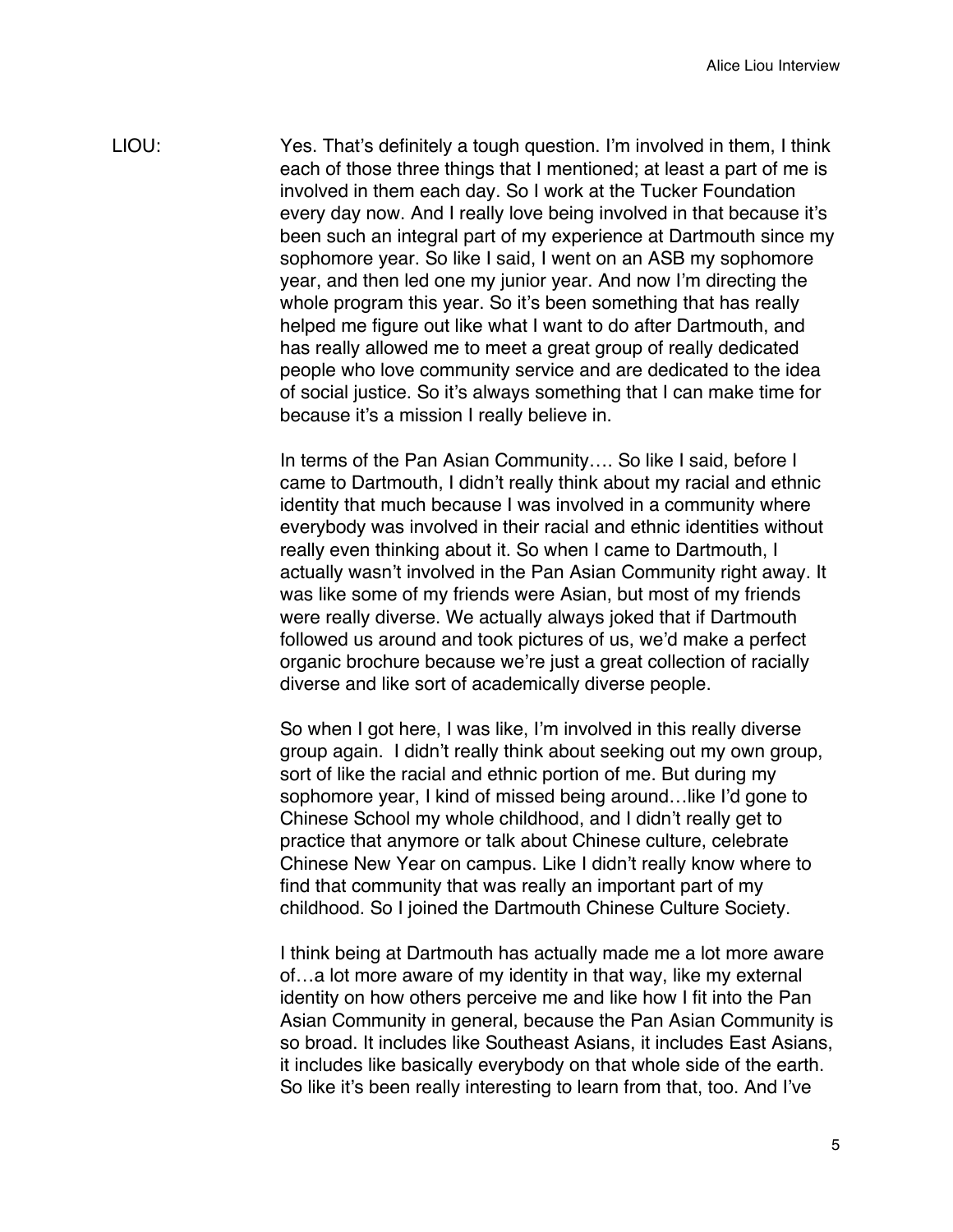met a bunch of really supportive mentors through that program who've challenged me to think about race and ethnicity.

### AL-JABER: Hmm.

- LIOU: And then the Rockefeller Center…. I'm a government major, so like a lot of the things I do are in Rocky and Silsby. And so in that sort of sense, it's very in tune with my academic identity at Dartmouth.
- AL-JABER: Mm-hmm. So it seems like when you first came into Dartmouth, you recreated your high school sense of community. And then you allowed it to broaden a little bit. Is that a fair…?
- LIOU: Yes, definitely. When I came into Dartmouth, I definitely thought…like I was very set in what I thought was right for me. And I think it was a lot based on what I'd experienced in high school. So I was very sure that I was going to be a government major because I loved history in high school. And so I was like, oh, the logical path for me is to become a government major, maybe do something with Rocky. And maybe eventually go to law school.

And I hadn't been a critical consumer of who I was and like what I would do after Dartmouth until…. I think it was just like a fortuitous happening of things. I took a class my sophomore fall called Ethics and Public Policy with Professor Swaine in the gov department. And I think that was like the catalyst in my academic trajectory that made me sort of branch out and do an Alternative Spring Break trip and sort of think more critically about what I was going to do after Dartmouth.

- AL-JABER: So you were very lucky because from other people I've interviewed, a lot of people struggle to establish a sense of community really early on when they get here.
- LIOU: Yes, yes.
- AL-JABER: But going back a little bit, a lot of people when they get here, they immediately are drawn to the Greek culture just to establish that sense of community.

LIOU: Yes. Mm-hmm.

AL-JABER: So were you ever interested in it? And are you in a sorority?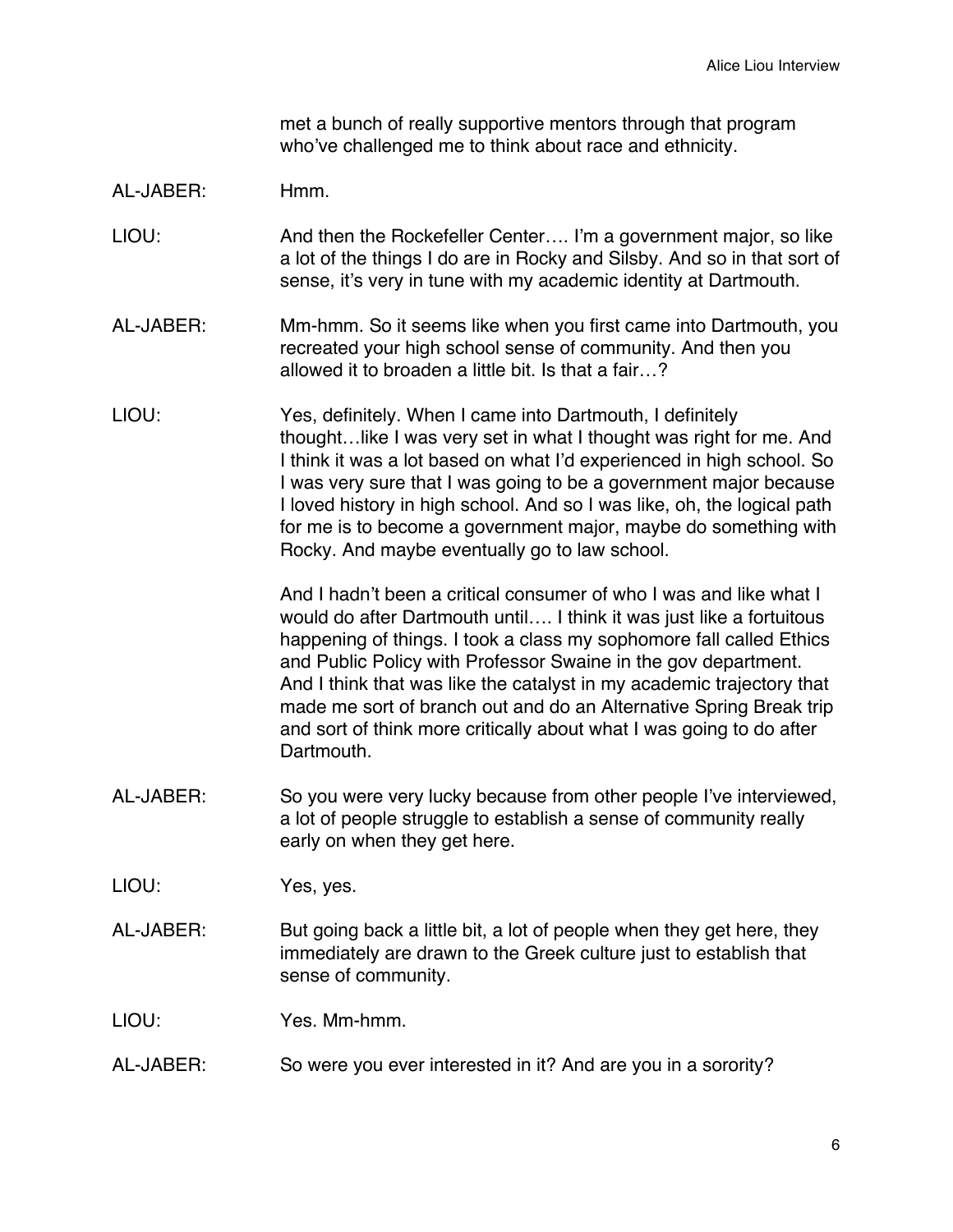LIOU: Yes. So my freshman friends and I, like that group of us, would often go to the fraternities for like just social events and things like that. But I, my sophomore fall, I wasn't really sure if I wanted to join a sorority. So I took that term to wait it out and watched as a lot of my girlfriends went through the rush process. And then my sophomore winter I still wasn't sure, and I was like, oh, my gosh! it's happening. I should make a decision. I don't know which one to do. So I decided, okay, I'll rush; because if I don't do it, I might regret it later. So I didn't really think about it. This is like I, again, wasn't critically consuming what was going on. But I went through the whole process and then found myself in a sorority. I was just like, oh, this happened too soon. And I kind of liked the people I talked to, and this could be a really great thing for me. I should just try it out and see what happens.

> So I was involved in a sorority for I guess a year and a half. It was really great in the sense that I got to meet a lot of upperclass women who at that point I like just had not had a lot of exposure to before. And I made some really great friends. But ultimately, at the end of last year, I just decided that it wasn't one of those things that really defined who I was. It wasn't one of those activities that I woke up every day and like craved to be a part of. And so I thought about it a lot and decided that I would no longer be affiliated with them.

- AL-JABER: But what was it that initially made you skeptical about this whole idea of joining a sorority? Because a lot of people are against this whole exclusivity of it, that there's sort of this distinction between the sororities and everyone else.
- LIOU: Yes.
- AL-JABER: On campus.
- LIOU: So my sophomore fall, I guess I just didn't know if that was.... Because sororities aren't open to everyone. So I didn't really know a lot of people in sororities because I didn't know a lot of upperclass women. And I'd never really been inside of a sorority before. And I had a really great group of friends. So I didn't feel the need to sort of get another group of friends. I was like kind of satisfied with where I was.

But that term a lot of my male friends, as well as a lot of my female friends—I'd say actually almost all of them—decided to rush a Greek organization. And I was taking three major classes. So I was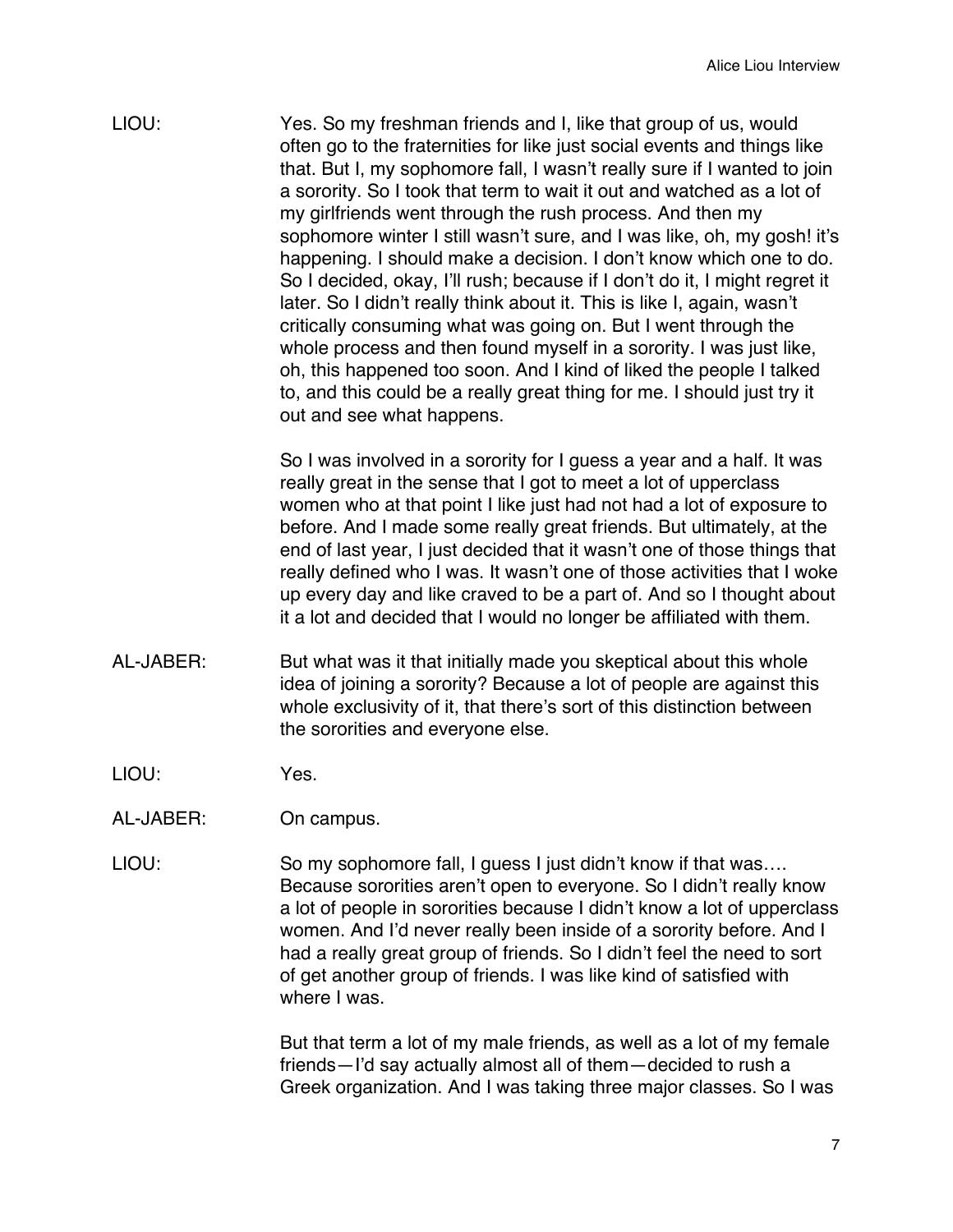like, okay, I'll just wait it out and see how their experience goes. And if they like it or if they don't like it, I still have another opportunity in the winter. So I was like, I'll just take it easy this term. And the next term, I was like, okay, I can't take it easy because there's not another opportunity in the spring to do it if I don't do it. And I was planning to study abroad like the next year in the fall. So I was like, okay, let me just try it. And trying it turned out to go by so quickly that I found myself in a Greek-letter organization really soon thereafter.

- AL-JABER: Mm-hmm. So is that normal for people to like…I'm not quite certain about the politics of it.
- LIOU: Yes.
- AL-JABER: Is that normal for students? How's the procedure in terms of like quitting your sorority? Is that normal?
- LIOU: Oh, in terms of de-pledging, it's been sort of difficult. Or like it had been really difficult.

So last year at the end of—sort of in the middle of the spring; it was actually Dimensions again for the 2016 class. And I was talking to a lot of prospective students through all the organizations I was involved in. And I found myself answering a lot of questions that were like: What are your most important commitments at Dartmouth? Like what do you love most about Dartmouth? And like what would you say…like how would you sort of describe the organizations you're with? Like how much do you like them? And all of the ones I mentioned were not my Greek-letter organization. And I was harping a lot on the fact that the second question was like how much do you like being a part of those organizations? Like how integral is it to your Dartmouth identity? And I realized that I didn't find my sorority as being really important to how I identified at Dartmouth. So I figured if that's the case, then…. I really wanted to spend my senior year aligning myself with organizations that I felt really I could vouch for and that I really felt were a part of who I am.

So I decided to sort of tell—I told the president that I had the intention of de-pledging, and I was open to whatever that process would look like. But it took…. And she was receptive to it at first. But most of this conversation was happening over email. And it took almost like this whole—it took up to the beginning of this term for anything to happen. So that's been two and a half terms—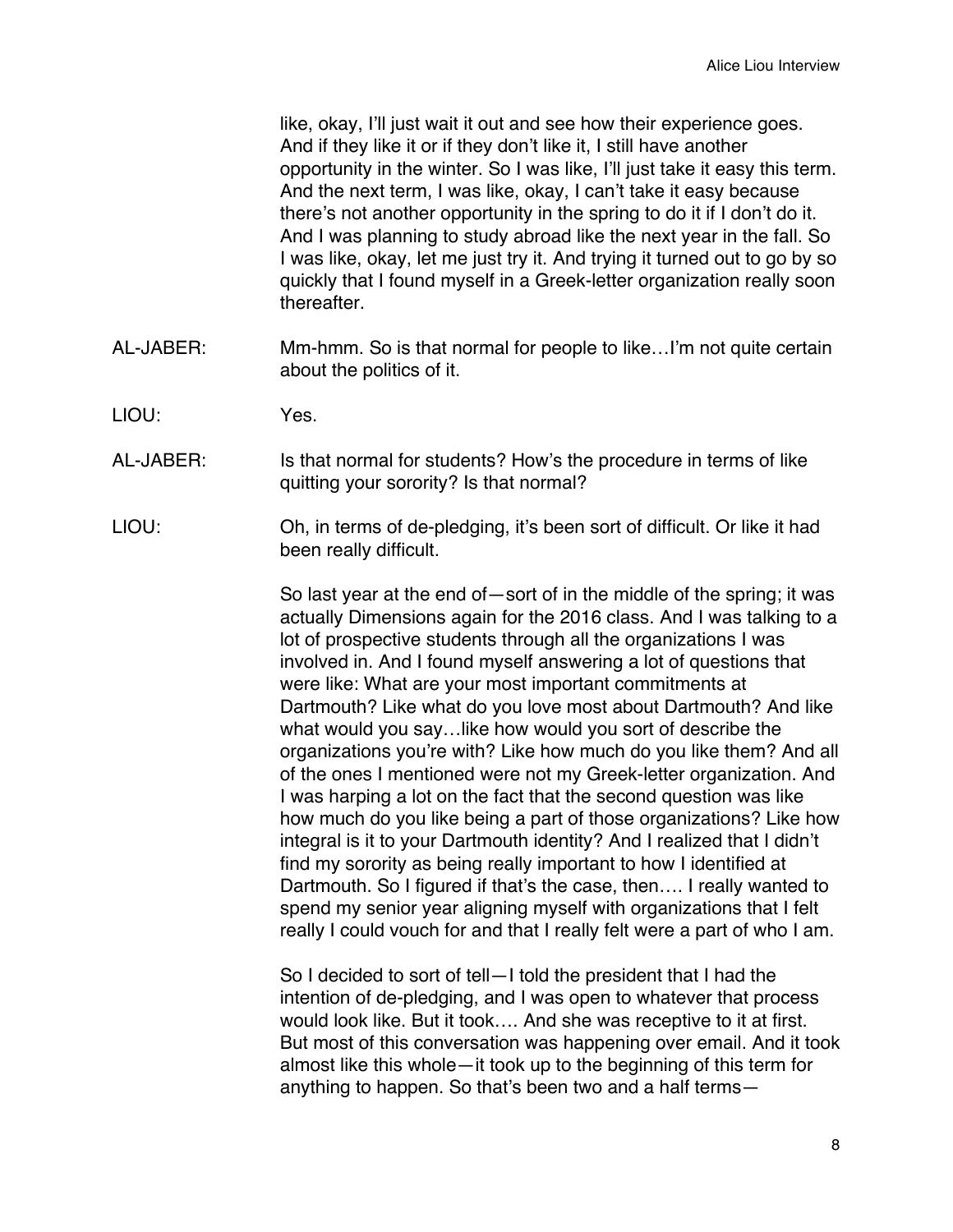# AL-JABER: Oh, wow.

- LIOU: …That it took me to be able to de-pledge. And I think, one, it's like I'm sure like the leadership in the sorority is really busy. As Dartmouth students, we always talk about how busy we are. So I'm sure she had a lot of things to worry about, especially as a president of an organization. But I think it's also just like not a common thing. I don't think a lot—I don't know if a lot of people depledge. But I imagine it's not a common thing. So the procedures are a little hard to get a handle on.
- AL-JABER: Are you still in touch with some of the friends you made while....
- LIOU: Sure. A lot of the best friends I made in the organization were actually ʻ12's, and the reason I decided to…like the reason I think I was really propelled to de-pledge was because so many of them were ʻ12's. And I didn't feel really connected to the people in my sorority who were ʻ13's. And so, as the ʻ12's were graduating, I was like, this is a perfect time to sort of step away. But I think our friendships definitely extend beyond our affiliation with this common group.
- AL-JABER: So how has your sense of community changed over time? Are you still friends with the DOC friends that you made early on?
- LIOU: Yes. Okay. So this is another…. I'm telling this story, and I realize more and more how lucky I am. I am still friends with those people that I mentioned to you before. Basically the first person I met at Dartmouth is still friends with me; and a lot of the people I met my freshman year, we still hang out all the time. And I'm really lucky to have been able to grow with these people for the last three and a half years.

But I think my sense of community has definitely grown. Through the Alternative Spring Break Program, I've met so many more really close friends. I think it's mostly because having been able to do service together and reflect a lot on what it means and like how it's going to affect what we want to do with the rest of our lives. It involves a lot of deep conversations, has brought a lot of us close together. And, yes, I don't…. Last year I made a conscious decision that I was just going to ask people to lunch.

AL-JABER: That's a really good idea.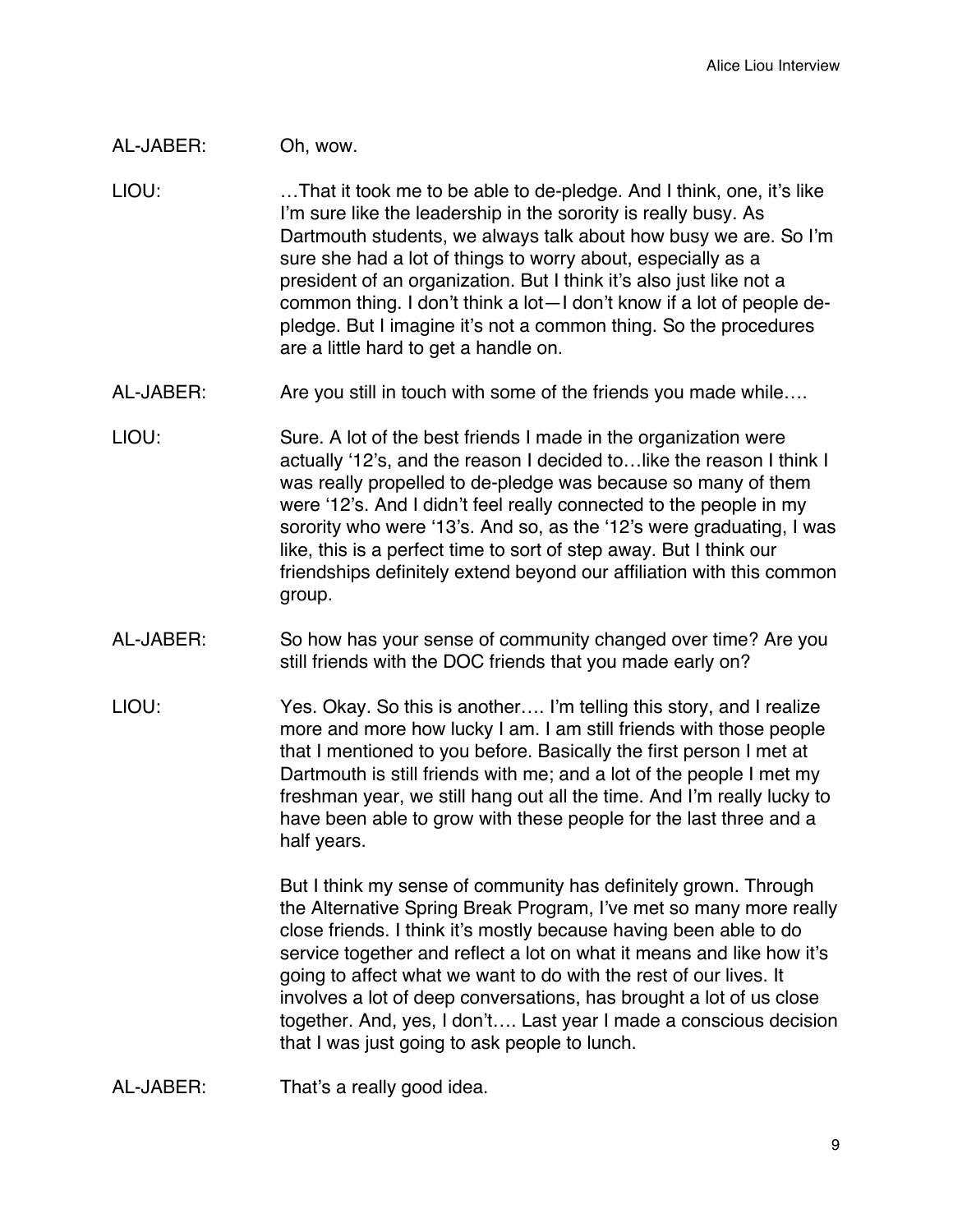| LIOU: | Yes. Halfway through the term I like noticed that a lot of the time at   |
|-------|--------------------------------------------------------------------------|
|       | Dartmouth, we run into someone and really, Hey! We should get            |
|       | lunch sometime. And it's sort of like this thing you just say in         |
|       | response to seeing someone. And when someone would say that to           |
|       | me or if I really meant it to someone, I would just ask them on a        |
|       | lunch date right then and there. And like, pick a time; let's talk about |
|       | it right now. Because people are always like, I'll email you about it.   |

- AL-JABER: They never do.
- LIOU: And then it never happens. So I made a conscious decision to do that. And I've actually like been really pleased with sort of the community I've built, you know, having a meal with someone. It's really nice to connect with people about whatever they're feeling that day.
- AL-JABER: Mm-hmm. So a lot of what this project seeks to do is sort of find out how different members of the Dartmouth community went through times where they felt like insiders or outsiders. And have there been times where you felt like…. How would you see yourself? Do you see yourself as an insider in the Dartmouth community?
- LIOU: That's very interesting. I don't think I've ever thought about this very thoroughly. And I've been talking a lot about how I haven't like been—like I wasn't an active consumer or a critical consumer of my identity in a lot of ways. I just kind of—I was these things and was involved in these groups, especially with race. And so I can actually pinpoint like a really specific incident that just happened at the beginning of this term where I felt like an outsider. Actually my friend Huan and I, who was one of the friends, like first friends, I made at Dartmouth, we wrote this article together.
- AL-JABER: Yes, I've read it.
- LIOU: In conjunction.
- AL-JABER: It's very powerful.
- LIOU: Thank you. So we were sitting in FoCo—so I guess the Class of 1953 Commons—together one Wednesday at probably the third week of term. And we were just talking, like hanging out. We've been friends, well, since literally the first week of school. And so I had not thought about, like until after this incident, I hadn't thought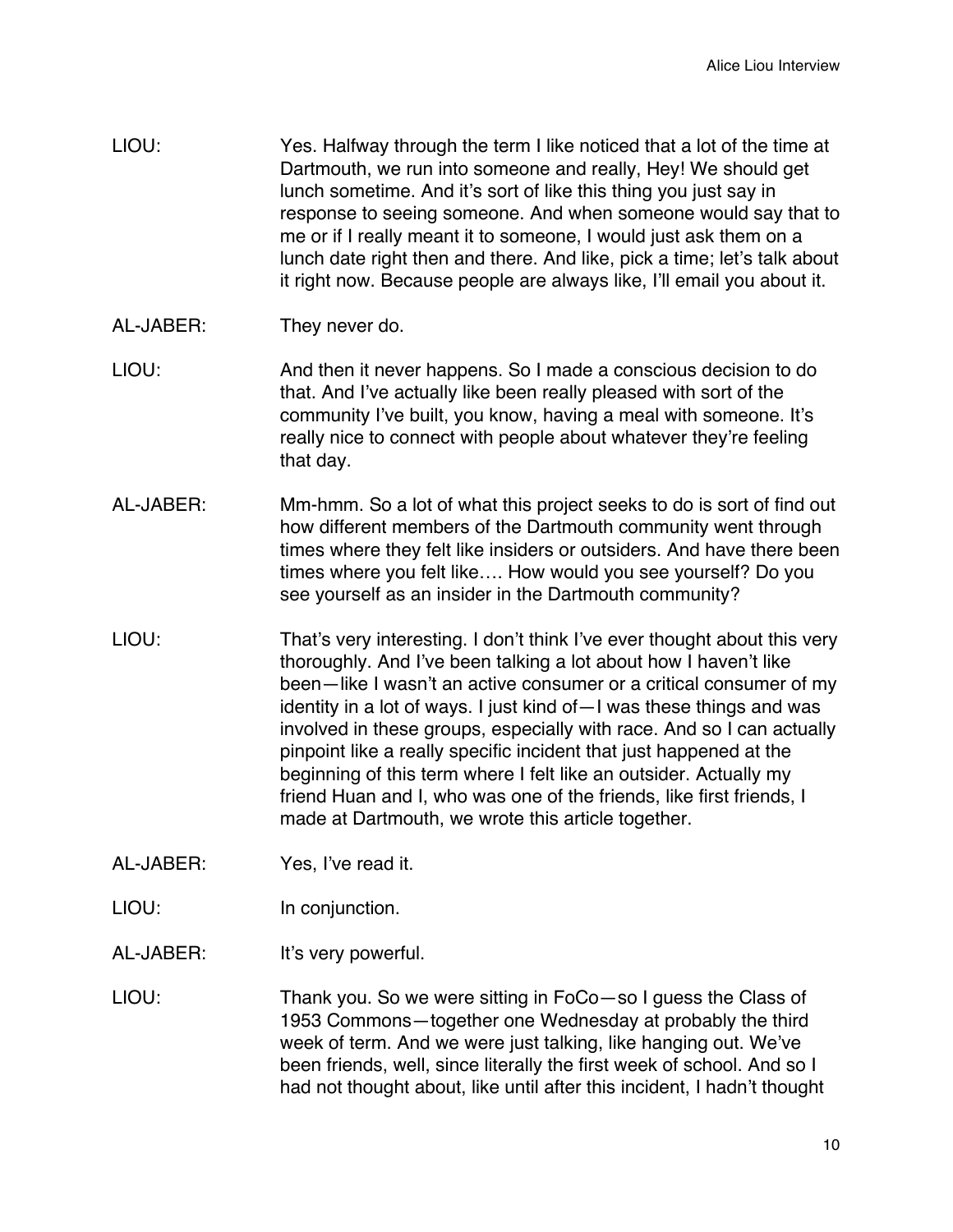about like, oh, do people see us as like just hanging out, selfsegregating because we're both Asian, we're both Chinese?

Anyway. We were sitting together, and we were eating lunch. And towards the end of our lunch, this student, a male student, walked from behind me—and Huan was sitting across from me—so he walked from behind me like towards Huan, and when he approached our table, he spoke in sort of gibberish Chinese. Like sort of mocking Chinese. Clearly he had no sort of semantic understanding of Chinese; it didn't seem like he had ever taken a Chinese class or anything. It was just a string of noises that I think was an attempt at Chinese.

So when it happened, I was like super shocked, and Huan was super shocked. And we didn't say anything because we had no idea what this was that was happening to us. And then he walked away from us and approached another table with two students who were also Asian, and then said the same thing. So phonetically it sounded the same. And it happened, and Huan, the first question he asked me was like, "Did that really just happen?" And the first question I asked him was, "How should we have responded differently? We literally just sat here. We didn't do anything. We should have said something." And we got up, and we like kind of ran after this student to see if like, you know, like what he was doing or if he was doing this to more people. Because I think our concern mostly was that he was going to go and talk to more people like that. But he had already left.

- AL-JABER: Did you know who he was?
- LIOU: No, we didn't know him.
- AL-JABER: Okay.
- LIOU: So immediately thereafter, we were just like really shocked. And we were like, oh, my gosh! we should have done something. And we didn't know what to do so we went to—we're both Pan Asian Committee interns—and so we went to the Asian and Asian American advisor, Aeriel Anderson. And we told her about this event. And she was like, "It sounds like you guys are really sort of thrown off by this." And she was like, "If I'm not stepping out of bounds, it sounds like this was a bias incident." And Huan and I were kind of laughing. But this has happened to us before. And like we don't know why we feel so weird about it. Like it's happened to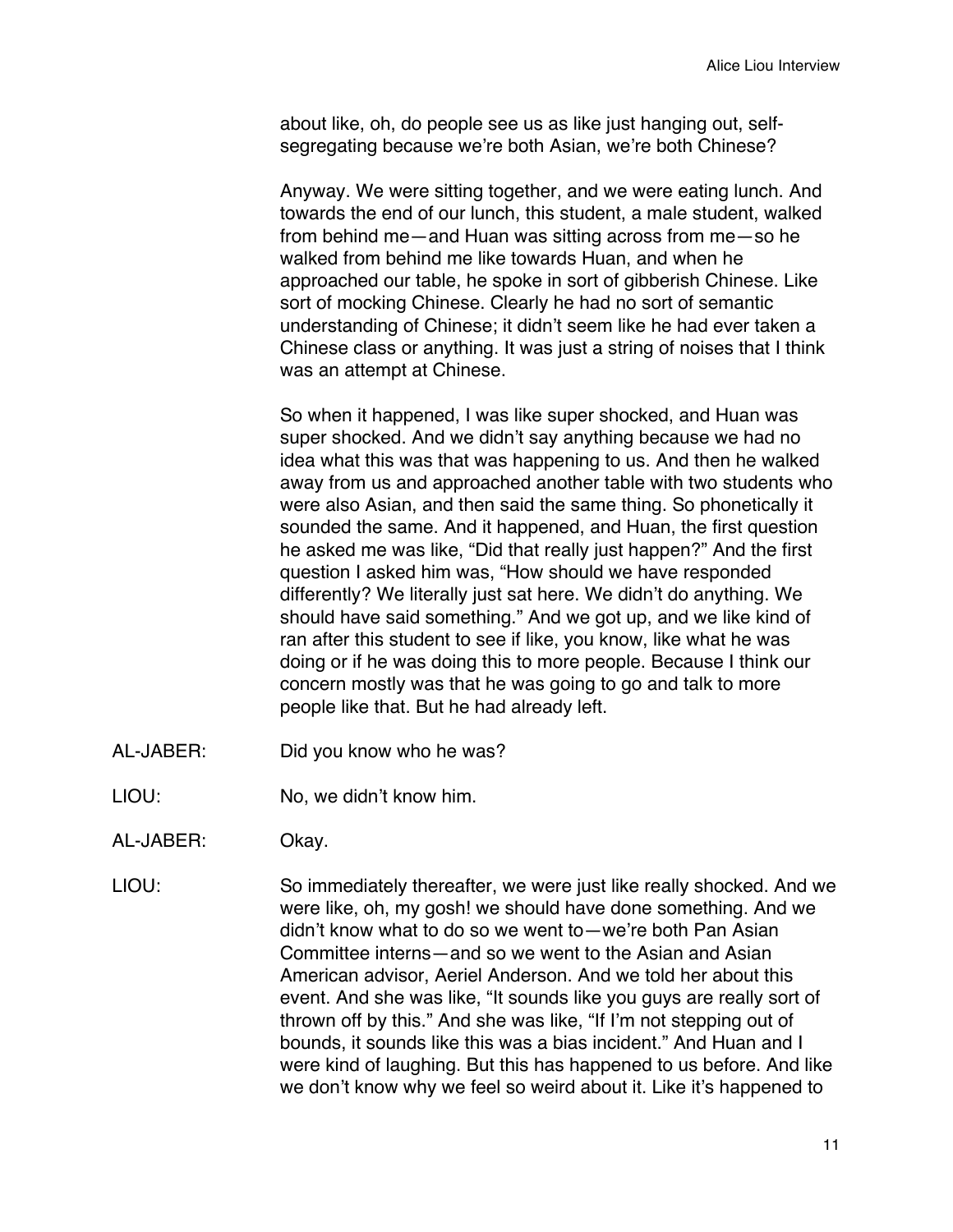me like outside of Dartmouth before. So why I am taking so much offense to it?

#### AL-JABER: Mm-hmm.

LIOU: And for the first time it sort of called into question for me… Because at Dartmouth I identify a lot with my academic identity or my extracurricular identity. I never first and foremost identity with my racial identity or with my ethnic identity. I guess he presumed that we were Chinese, which we both are. But I mean, we could have very well been another deviant of Asian, you know.

> So it was the first time it ever had occurred to me that despite my sort of academic identity, my extracurricular identity, all the relationships I've built here, that I could be reduced to my race. And that definitely made me feel like an outsider. That despite the identity I have created for my Dartmouth self, I'm sometimes—all I might be seen as is what people can see externally. So that definitely made me feel like an outsider.

> I think we were really empowered, though, to do something about it because we know—both of us have had experiences being insiders in our Dartmouth communities, of being heard and affirmed. We've both been on the Inter Community Council, for example, and have talked a lot about these sort of issues that happen here. And so I think we both, because we had experience being insiders and knowing how like sort of the institutional structure of support works here, I think we felt really empowered to say something about it and act on what had happened and use it as an opportunity to address the Dartmouth community as a whole.

- AL-JABER: When you were first considering reporting this incident, did you ever think that it would garner as much attention as it did?
- LIOU: We both sort of just wanted to report. We didn't actually feel like we should report it. And Aeriel talked to us a little bit and encouraged us like, you know, maybe like it is something. And I'm going to be a teacher next year, and I taught this past summer. So I was thinking a lot about like if a student, if one of my students, had been sitting next to me, how would I have reacted differently? Because I definitely, if a student was sitting next to me, would not have said nothing. The last thing I would want is for one of my students to think this is an okay way to be treated, you know. This is an okay way to sort of handle a bully or whoever. So I knew that I would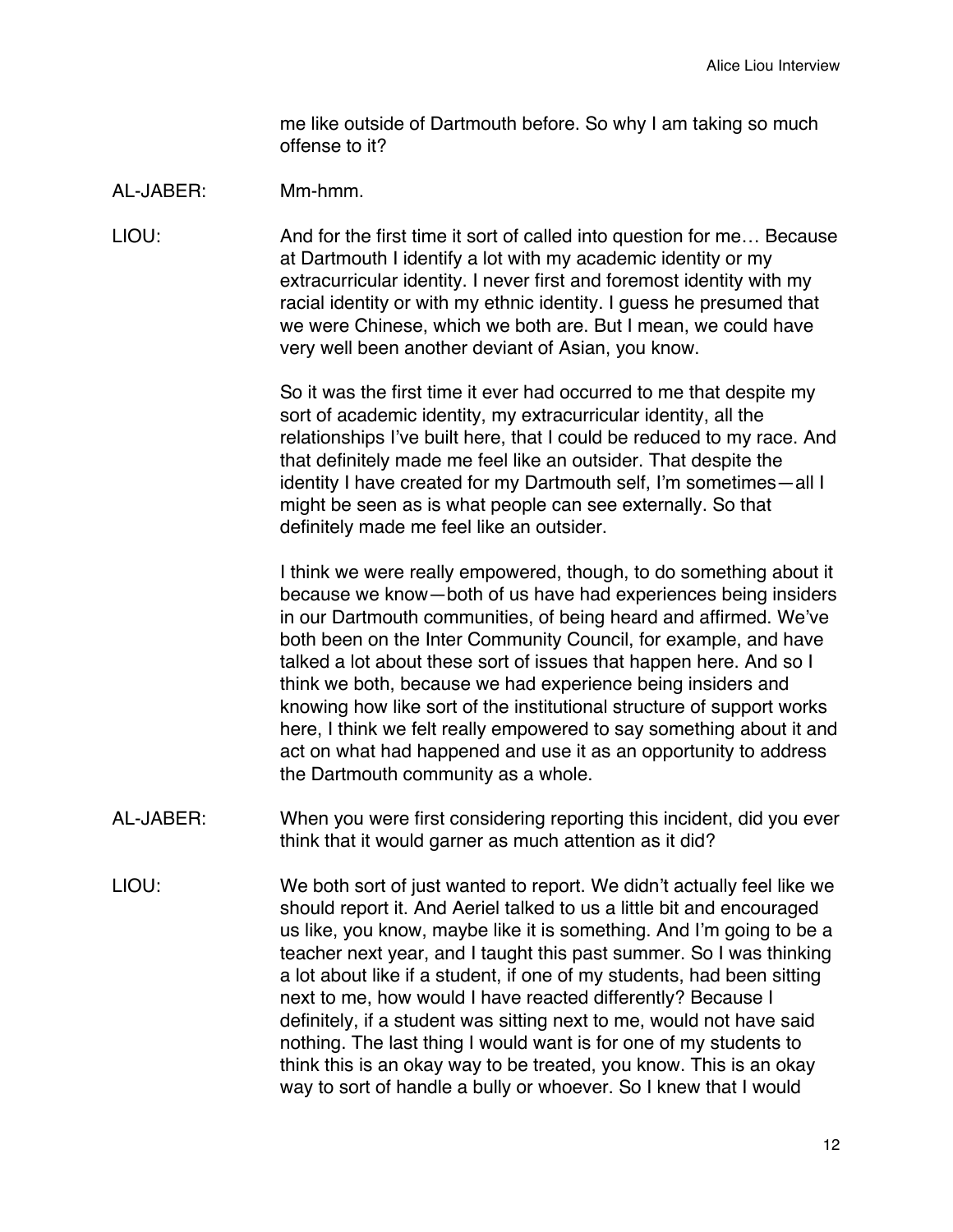have said something, and I told Huan that. And he also felt very strongly about, you know, being reduced to just an Asian identity.

So we reported it, and we thought that was it. We didn't know what would happen really. So we like—we submitted the report, and it was online and then we both went to our separate ways and did our homework. And literally an hour later S&S [Safety & Security] called us and wanted to know more information about the incident. And literally a couple of hours after that, the president's office sent out the campus-wide email about the incident. I wish we had never… We did not expect at the moment of reporting…

Then the next day—maybe not the next day. Like two days after on Friday, we had lunch together again. And on the table that we sat down at, was a copy of *The D* that had an article written about the incident. And both of us had no idea that this article was being written. It didn't mention us by name, but it was describing the incident. And we thought it was a little mischaracterizing.

So we were like, do we want to say anything about it? Maybe this is a really good opportunity to sort of clarify why we did what we did and not just because we were really hypersensitive about it. We personally both didn't feel like super bad. It's not like either of us were losing sleep over it. But the article made it sound a little bit like that. So we wanted to sort of own what had happened to us and give it our own spin…not spin, but just attribute our feelings and our thought process to the incident. And also just—I think it was a great opportunity to talk about community at Dartmouth. Because it's not because we were personally offended that we did this. But we think that the reason we did this is because something like this shouldn't happen in a community that is supposed to be supportive of one another.

- AL-JABER: So how do you feel like the Dartmouth community has reacted to you coming forward? Has the response been positive, supportive?
- LIOU: We, again, have been so lucky to be on the receiving end of a lot of positive feedback. I had sort of—I was so scared for a couple of days. I didn't want to look at the comments on the article because that often is not the best place to be reading if you're the author for one of these articles. But I did a couple of days later and saw a lot of great comments. There are some people who brought up really interesting points, I think, about our approach to the article. And like how we conceived of community, and how we maybe should have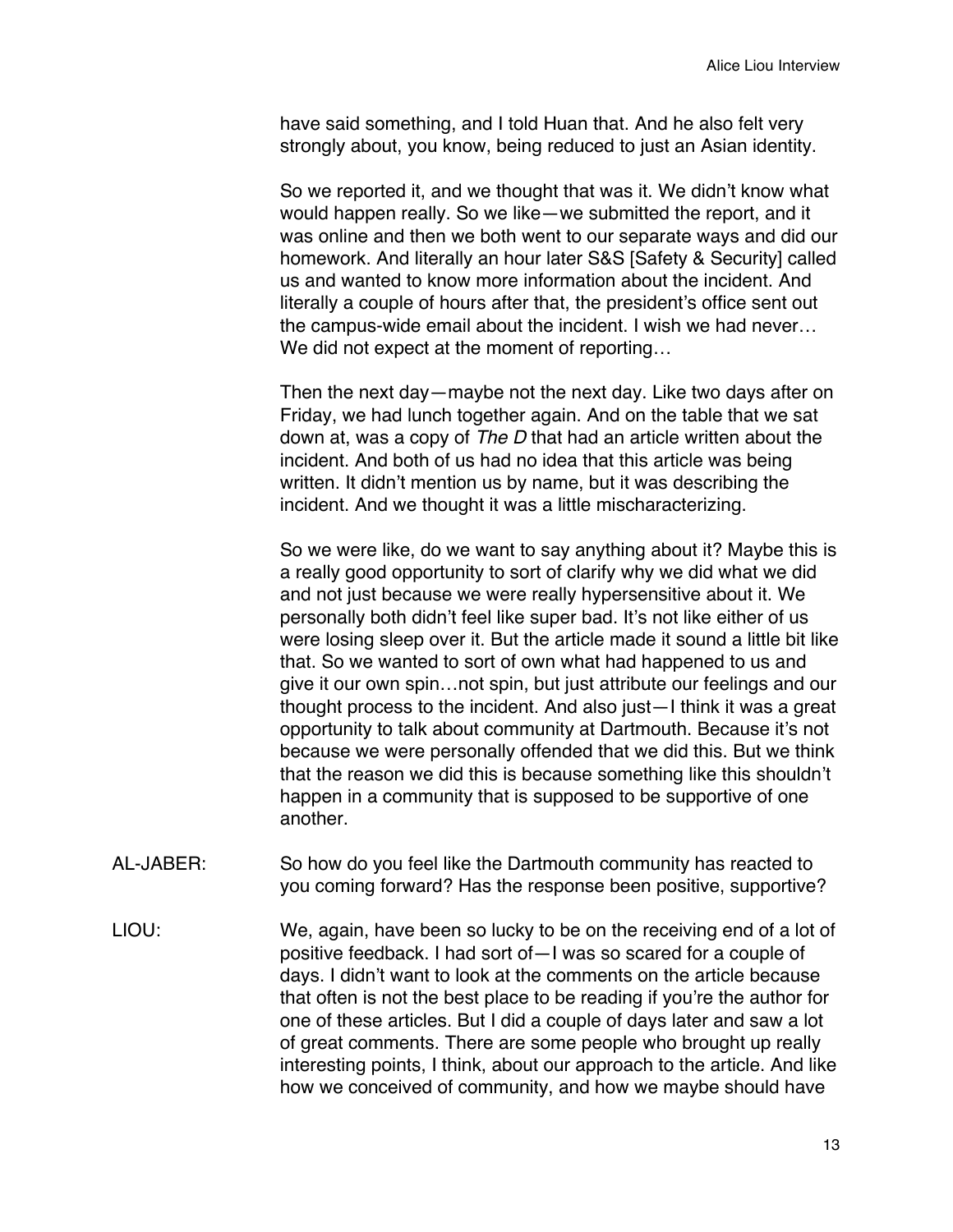been more active about responding to the event. But I think all of that is really constructive. And it's unhealthy to think that a community can be a community without being in dialogue with one another. So I thought it was really great.

A lot of administrators reached out to us and gave us positive feedback. A lot of my professors personally blitzed me and said how much they enjoyed the article. So I think it's been really good. And if anything, it's created a lot of dialogue. I had a couple of friends whom I just met this year, and who just don't see eye to eye with me about a lot of things, come talk to me about the article. They wanted to know if I thought writing the article would perpetuate this problem of race being a big deal on this campus. Or things like that they kind of attributed to similar issues like sexual assault and hazing. How perpetually talking about it isn't actually doing anything about it. And so we had conversations about that, and that was very, very healthy to talk to other people who might not have the same opinions. And, you know, that's what community and learning and growing is all about.

- AL-JABER: Yes. And you sort of made it clear in your article that this complacent attitude is not the answer. And this sort of incident that happened to you should not be seen as an exception to the rule.
- LIOU: Yes. That's I think so true. It happens…there have been a lot of incidents that are unreported, which is true of everything. And I think this is just something that we should feel more open about talking about. And not feel like…. A lot of the times the things that happen at Dartmouth that might not be the most positive experiences, the burden is on the individual who's on the receiving end of the bias or the assault or whatever to come forward and say, I demand some sort of response to this. And that's really hard and sort of not what a community ought to look like. I think if we are really a strong community that cares about one another, it'd look a lot like the people who are thinking of perpetrating like actively think about whether or not this is something that's appropriate or respectful or indicative of what they think the community looks like before they even do what they're going to do.
- AL-JABER: So other than writing the article, have you taken steps to insure that this doesn't happen again, or have you sort of distanced yourself from this sort of situation?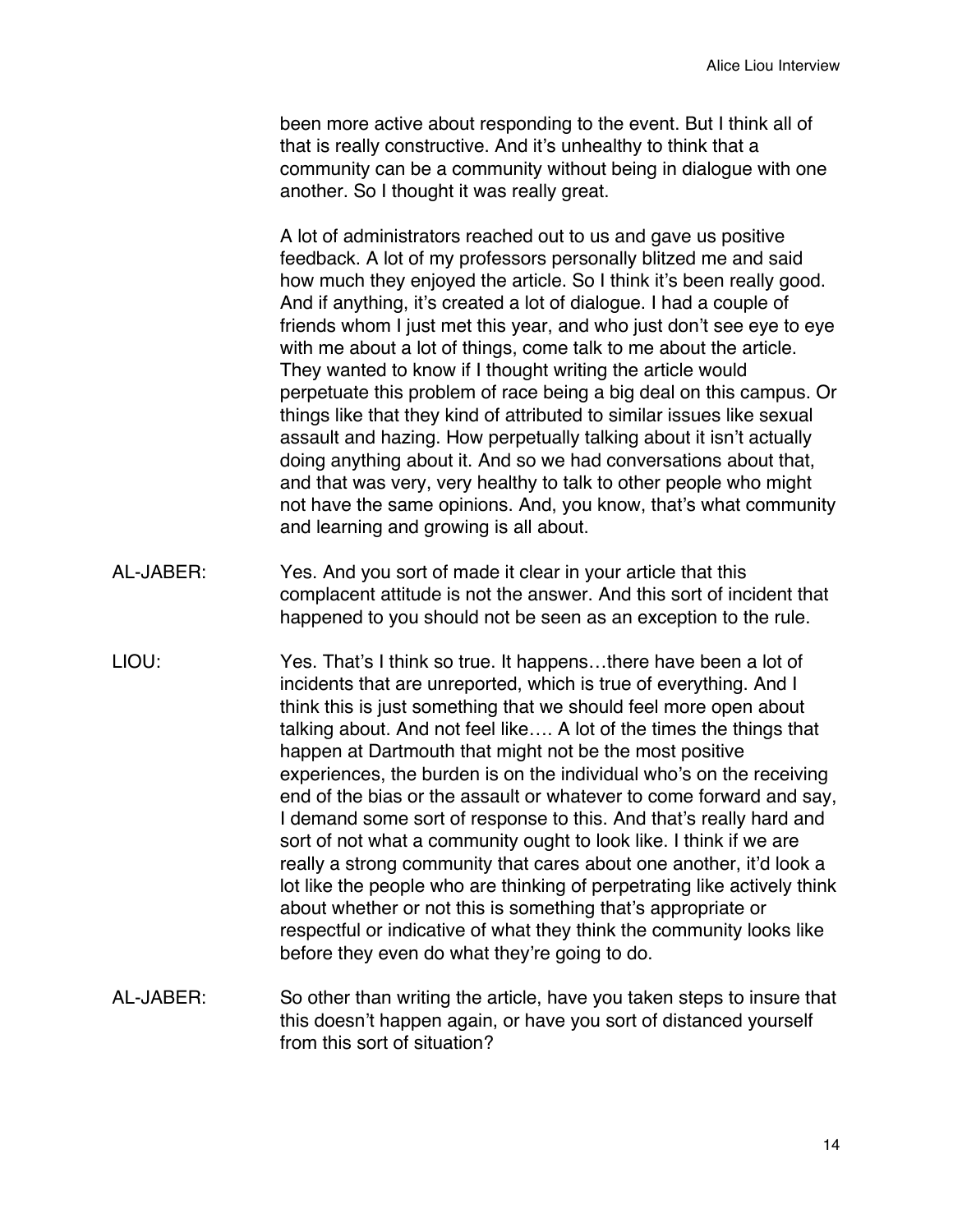| LIOU:     | Yes. I think So I went to the campus climate conversation<br>immediately thereafter. And I've talked a lot to the people who have<br>had sort of thoughts about it. And as a part of C&G, we actually had<br>President Folt come over to our house a couple of weeks ago, like<br>immediately following the eventnot specifically about the bias<br>incident, but just about a lot of issues that are going on on campus.<br>And I think we've talked a lot to administrators like President Folt<br>about sort of what we think the Dartmouth community looks like and<br>getting a better understanding of how we can work towards that. |
|-----------|--------------------------------------------------------------------------------------------------------------------------------------------------------------------------------------------------------------------------------------------------------------------------------------------------------------------------------------------------------------------------------------------------------------------------------------------------------------------------------------------------------------------------------------------------------------------------------------------------------------------------------------------|
|           | So I think a lot of it has to do with a lot of conversation and bringing<br>faculty into this conversation and building bridges across the<br>different segments of what makes up the Dartmouth community. So<br>it's easy for, you know, like the Pan Asian community to get really<br>riled up about this. But I think talking to a lot of student leaders<br>about how this happens in their communities as well, and sort of<br>how we can get this to be a conversation that we have comfortably<br>with other students so that it doesn't have to be an ever-occurring<br>event.                                                     |
| AL-JABER: | And it's sort of interesting that this happened towards the end of<br>your academic career.                                                                                                                                                                                                                                                                                                                                                                                                                                                                                                                                                |
| LIOU:     | Yes.                                                                                                                                                                                                                                                                                                                                                                                                                                                                                                                                                                                                                                       |
| AL-JABER: | Has that really changed the way you see Dartmouth at all?                                                                                                                                                                                                                                                                                                                                                                                                                                                                                                                                                                                  |
| LIOU:     | I don't think so. I mean I knew that these things happened at<br>Dartmouth, and certainly they've happened to some of my friends<br>who are not Asian but are either African-American or Hispanic. And<br>so I've thought a lot about it before, and I just didn't think. Every<br>time it happens, you kind of wonder like, I can't believe this<br>happens at Dartmouth.                                                                                                                                                                                                                                                                 |
| AL-JABER: | Mm-hmm.                                                                                                                                                                                                                                                                                                                                                                                                                                                                                                                                                                                                                                    |
| LIOU:     | Out of all the places. Like it's okay if it happens in New York City<br>because, you know, like people aren't accountable to each other in<br>that way. There are so many people in the city; you're basically<br>strangers with all of them. How can you expect that community with<br>them and that accountability? And I think what's jarring about it is<br>living in such close quarters with everyone that                                                                                                                                                                                                                           |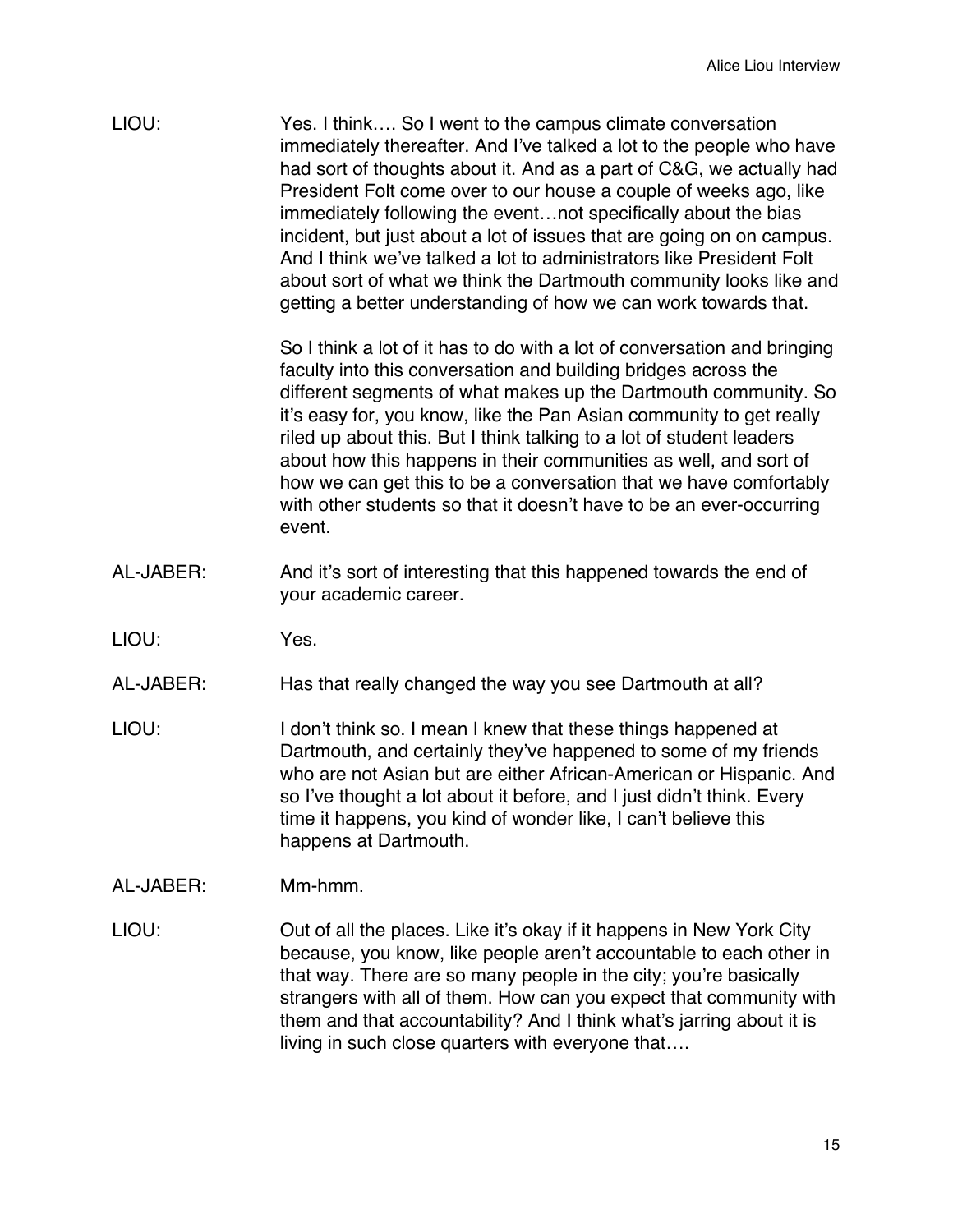- AL-JABER: Yes. Especially since Dartmouth is known to be this close-knit community.
- LIOU: Right. Exactly. And so I think it's very jarring when that happens. But I don't think like what I…. The way I see this thing, like how it reshapes my opinion of Dartmouth, is in a positive way for certainly—that was not grammatically correct.
- AL-JABER: You're doing fine.
- LIOU: It's sort of in this way that we can...you know as soon as this happened, administrators reached out to us. That we're in a small enough school that a lot of people, when they heard about it, were sort of asking, did you know the person? You know like something that wouldn't happen in a big school, like if we went to school with 20,000 other people, how could we possibly really know the person? Or would it have been easier to like…I don't know. It would have been harder had it not been at Dartmouth. And I think, you know, being able to write an op-ed and have it turn around in the next week and be published was a really great thing.

A lot of the times when I get frustrated with what happens at Dartmouth or how slow-moving the institution seems to be, I often think about how lucky I am to be at Dartmouth and feel riled up about things and feel really passionate about a lot of the things that happen here because it's small. So I can know what's happening in every corner of the Dartmouth community. I can feel kind of angry that the administration isn't doing something because I've been invited over to Dean Johnson's house to have dinner with her. It's sort of this really...you're angry because you're really close to the issues, and you can get really involved with it. So it's something that I don't think you can get at a lot of different places. And maybe at other schools students feel, you know, less angry or less upset about what happens in their communities. But I think it's sort of showing how much we have grown to love the place that we're so angry sometimes or frustrated. And I honestly think that that healthy cognitive dissonance will help us grow and improve this institution over time.

AL-JABER: Yes. I think what you're saying is accurate. Because there's less distance between the student and the administration.

LIOU: Yes.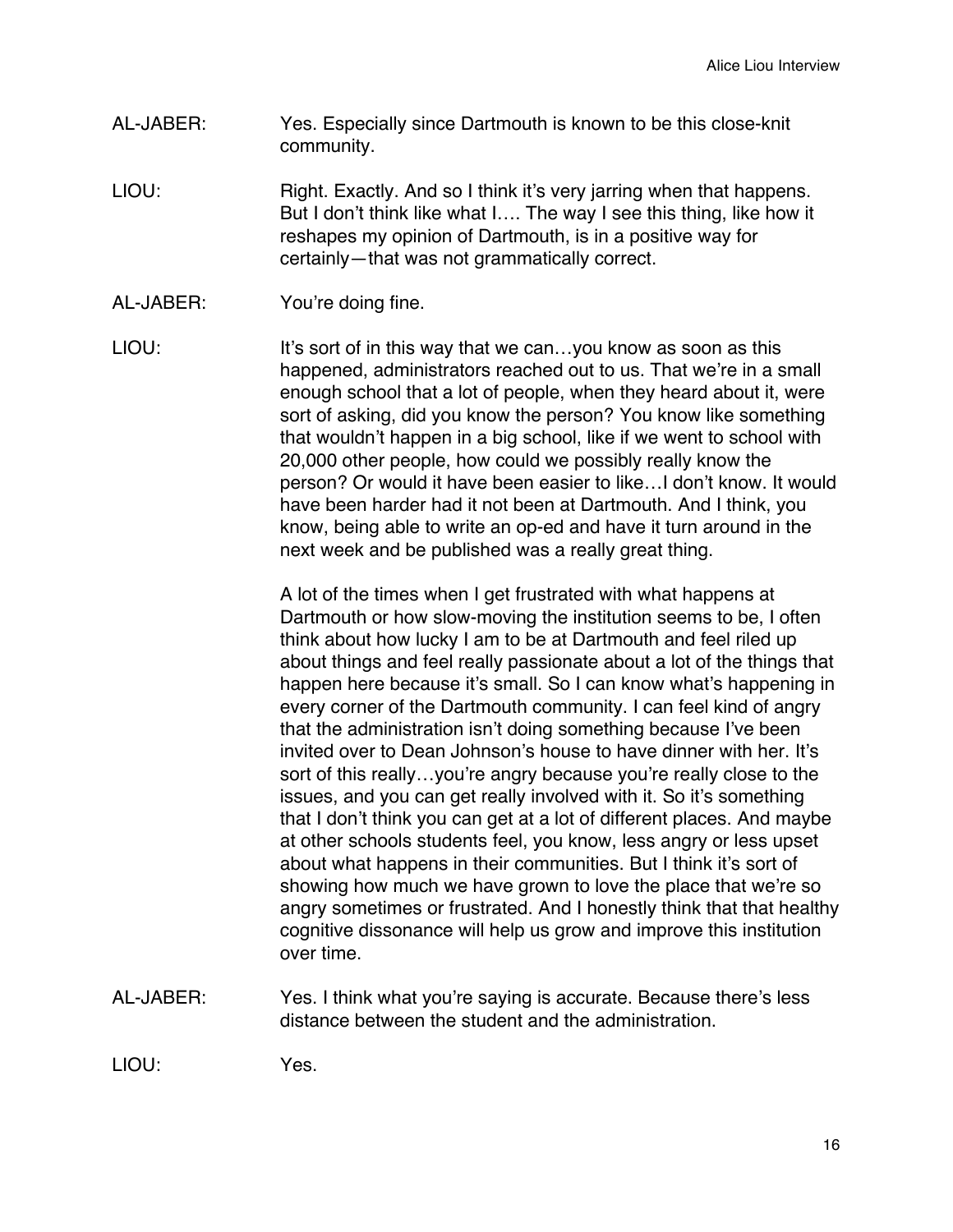- AL-JABER: Just going back to the Dartmouth community and how you think it's evolved. Do you think…. Let's backtrack a little bit.
- LIOU: Okay.
- AL-JABER: Do you think that the Dartmouth location affects the sense of community, sort of that it's isolated, that it's away from everything else basically.
- LIOU: I think so. Because if we went to school in a city and sort of for fun you could just leave campus really easily, I don't think it's sort of a place where you would see students always interacting with each other, because you can always opt out of the community. Here you can't really opt out of the community. I mean you can go in town, but in an hour or two you're going to come back because there's nothing else around here. So I think the location has a lot to do with it. It sort of fosters this type—this sense of community that we advertise to students, prospective students certainly. I think it has a lot to do with location. But once you're here, I think like location forces you to interact. But I think the more you interact, of course, the deeper relationships you build, and that community in itself sort of fosters itself. So once you build community with people, it's like a self—
- AL-JABER: …perpetuating.
- LIOU: Yes. It's a machine that works itself because people want to get to know people better.
- AL-JABER: I see. And how has your time at Dartmouth changed you as a person?
- LIOU: Yes. It's definitely... So going back to how I said in the beginning, I was like, oh, I'll definitely come to Dartmouth. I'll major in government. I'll, you know, like sort of form what I had in high school for myself. And I was so convinced that I was going to go to law school. And I'll major in international—I'll major in government, concentration in international relations because that's what everybody does, and then I'll in four years go to law school. And I thought that's what I was going to do. Also I just didn't know what the alternative was.

But it's changed. Dartmouth, the academic experience, has really changed me in the sense that I thought critically about what I want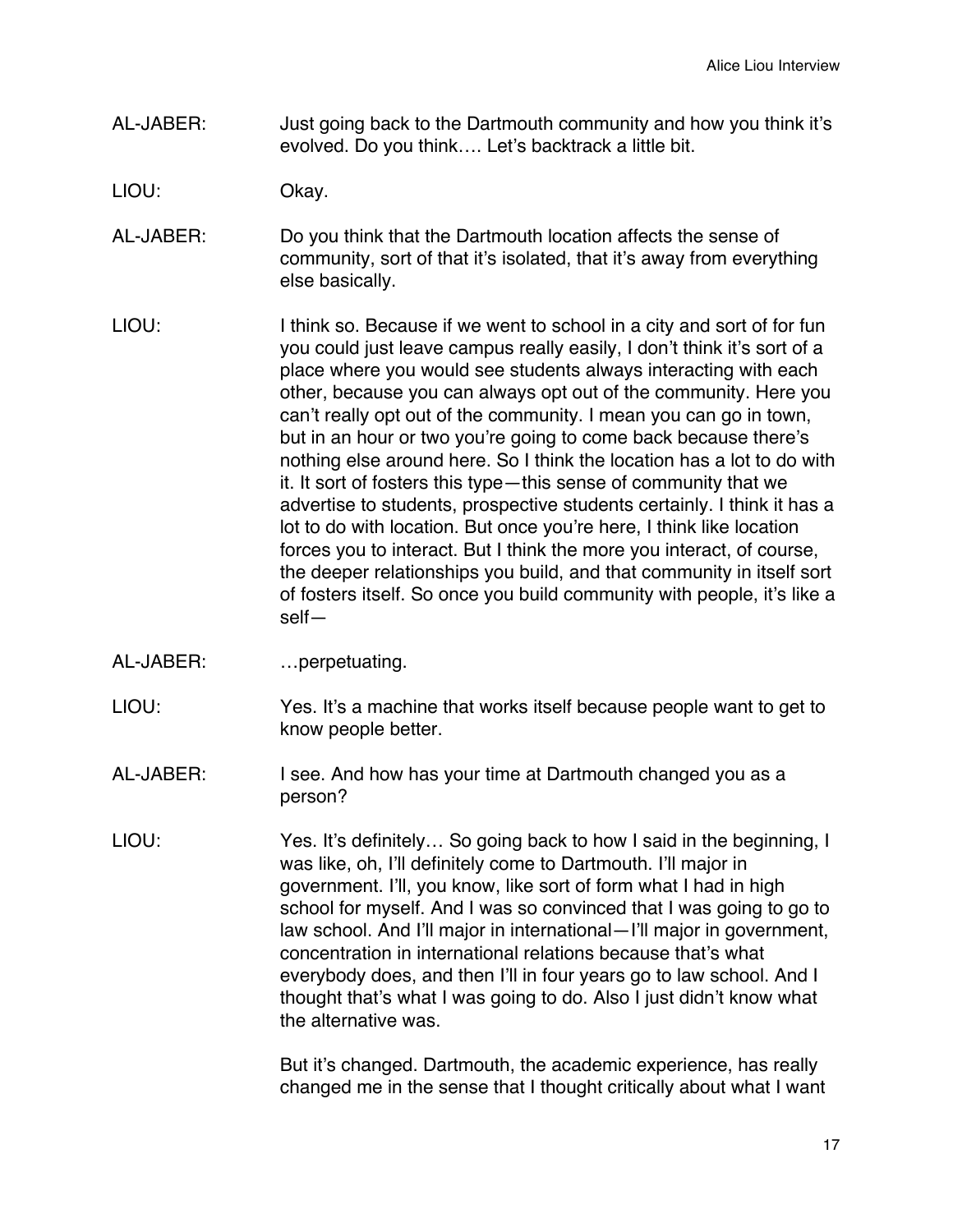to do after Dartmouth. The extracurricular experience compared with the academic experience made me want to go into the field of education, which if you'd asked high school Alice if she was going to be a teacher, she probably would have laughed at you. She would have been like, why? I don't really like teaching or kids or any of those things.

So this sort of academic trajectory I've been on, taking that class that I mentioned earlier in the gov department, really made me think more about how I want to like live after Dartmouth and sort of be involved in community service professionally and work with students. And, yes. So after that it's really....

So it's really changed what I want to do career-wise, and it's given me sort of the clarity of calling teaching my vocation, which is not a word I would use lightly. It's sort of my calling. I'm not a very religious person, so saying that something is my calling is a big deal for me. But I think it's given me a lot of internship opportunities where I got to teach last summer. I'm like, "No, in front of the classroom is where I want to be and with students is where I feel most alive." So it's made me come alive in that way to really realize where I should be and have clarity and confidence about that.

So it's been really hard to convince my parents that, oh, I was going to go to Dartmouth and four years later go into law school. Now I tell them, "oh, now I'm going to be a teacher," which they didn't really expect would ever happen. But Dartmouth has equipped me with that sort of confidence that this is what I want to do, and this is where I belong, and this is what will make me most happy and help me articulate those feelings to my family. And I think I'll be a lot happier for it.

I don't know if... I'm sure if I hadn't gone here and gone to a bigger school and sort of stuck with my plan to go to law school, I'd probably be going to law school next year. But I think ignorance is bliss, so I probably wouldn't have known that that wasn't something I wanted. But I think I'll be a lot happier now being in a community where I can work with kids and also in a charter school where all of the teachers are really sort of invested in each other and invested in the movement of closing the opportunity gap and really reforming public school education. I know I'll have so much fun there, which is more than can be said, I think, if I didn't come here. So Dartmouth has definitely transformed me in that sense.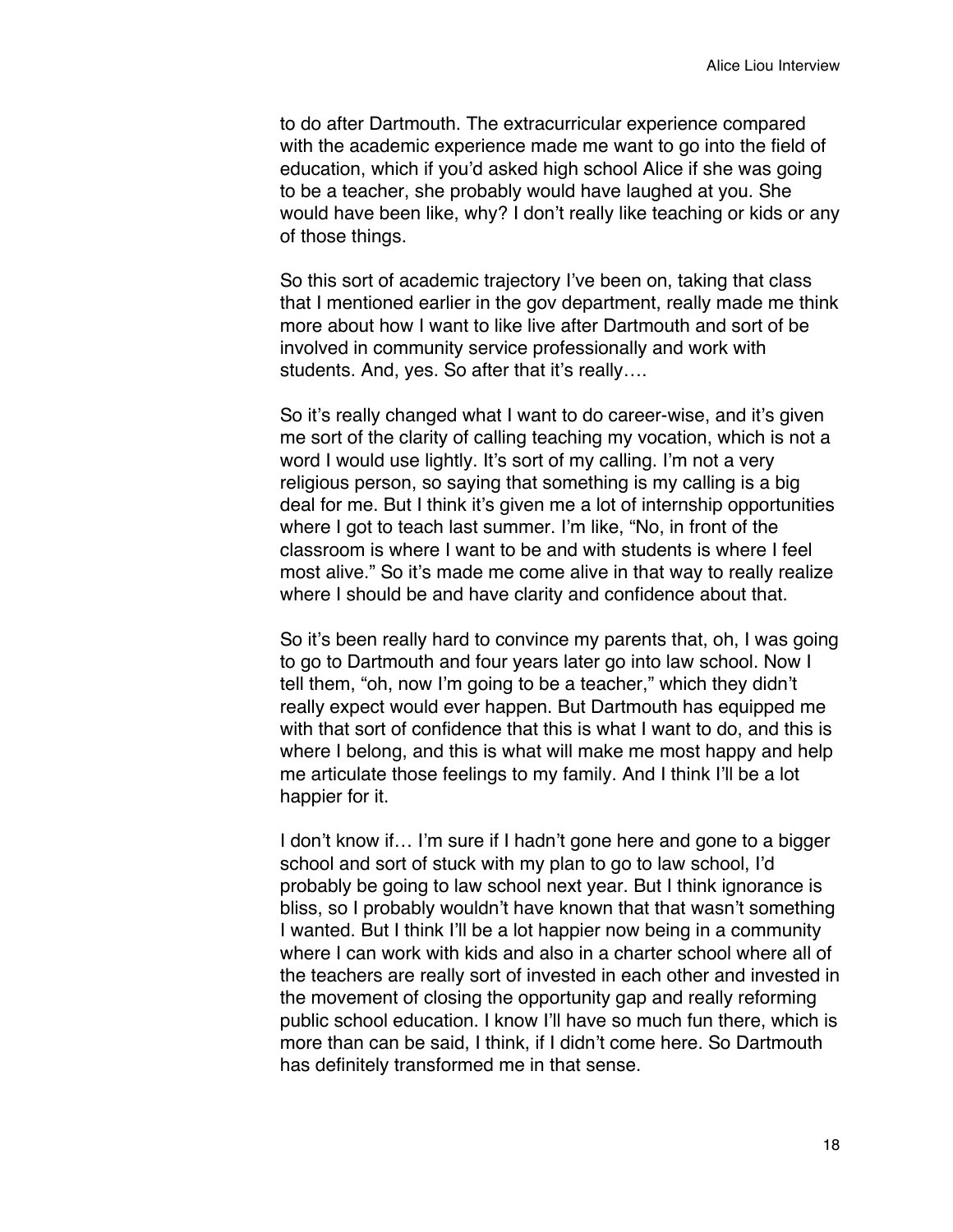# AL-JABER: When was it that…. You mentioned that class early on.

LIOU: Yes.

AL-JABER: But when was it you really got the sense that you wanted to change career paths?

LIOU: Yes. So I think that class, that class really forced me to think about the ethics of public policy. And among the issues—so each class we talked about a different public policy issue. So we talked about torture, we talked about the atomic bomb, we talked about abortion, we talked about environmental justice, we talked about basically everything. And one of the things we talked about was educational inequity and also, kind of tangentially related, affirmative action. And the professor taught it really well.

> So it would always open with a lecture, and then we'd have a discussion about the issues. And there were people in that class ranging from super ultra-conservative to super ultra-liberal. And the professor was really great because he never told you where on that spectrum he fell. So everybody was talking because they thought that their opinion could align with whatever the professor had.

> And it really made me think a lot about the issue of educational inequity and how a lot of the issues that we were talking about in that class were related to educational inequity. That's there's a lot of, I don't know, there are a lot of sort of problems with poverty and hunger and homelessness and all these social ills that are really related to the fact that not everybody has access to a good public school education. And so that made me think a lot about applying for the ASB that I was involved in, which was on the issue of homelessness. And for that…. So that was in the fall I took that class, and I applied to ASBs that fall.

> Over the winter break in preparation for our winter educational sessions, we had to read this book called "Rachel and Her Children" by Jonathan Kozol, which I would read every day and then like just cry afterward because it was about all of these children who were living in shelters across New York City with their families. And it really challenged my idea of homelessness. A lot of these families weren't homeless as a result of mental health issues or alcoholism or any of those things, but just a series of unfortunate events.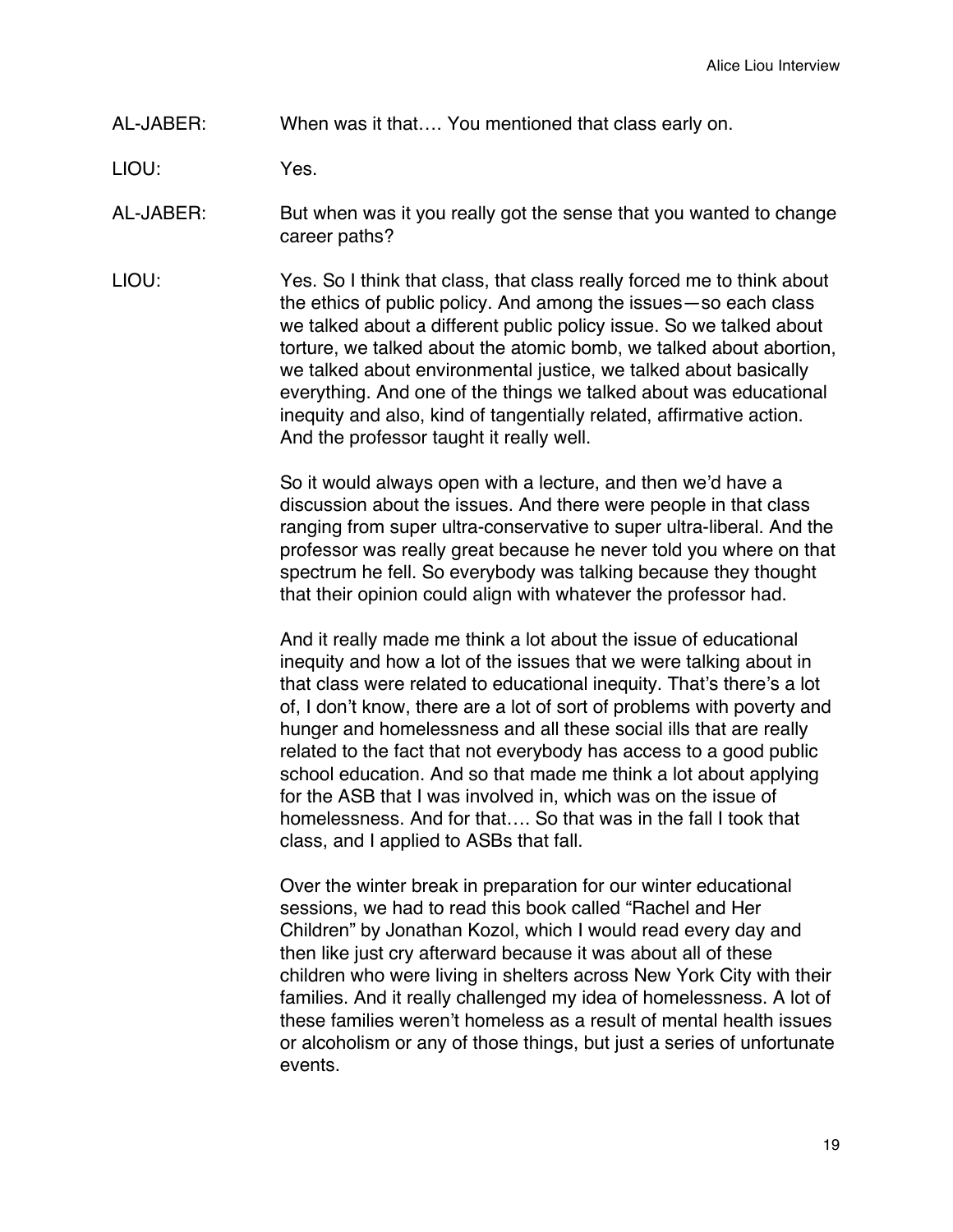So a parent would get sick, and the other parent would have to take off from work to take care of that other parent, and they'd lose their job and then lose their house. And now they're all living, you know, in these terrible conditions. And the children couldn't go to school because you need a permanent address to apply for school in New York City. And they couldn't get the annual health reports to send the school in order to be enrolled in school. Or if they were enrolled in school, homelessness is so mobile that people had to move around across different schools all the time. So you weren't getting the proper curriculum for your age group.

So it was just like really disheartening. And it was even more disheartening when I saw—when we actually went to San Francisco for our Alternative Spring Break, and I saw these kids who were like just playing in a playground and looking so—just like any other kids and so full of potential and so happy and just not really thinking about school at all. But it just showed… I thought a lot about what it looks like for these kids in the future down the road if they don't get out of the shelter system. What their educational trajectory looks like, and as a result what the future—their whole future looks like.

So that really moved me and I came back and decided to take an internship in education. I worked at the New York City Department of Education my sophomore summer. So I wasn't on sophomore summer. And I was working at the DOE. And that also was just a constant emotional exercise, just working in the chancellor's office, and the chancellor is the head of the New York City public school system.

The group I was working with was in charge of all the incoming mail every day. So literally we would get like hundreds of letters every day from parents and students and teachers and principals and PTAs and like just everybody. Public officials even would write in. And they would tell us about all of the issues they were having in their schools. We'd also get emails and phones calls. So we were in charge of that. And because they were short-staffed in that group, that term I actually was able to do the work of a full-time associate. So I was really like fully immersed in what they were doing.

So halfway through, I realized…. First I would read all of the mail. And I'd be like, oh, this like really deserves its time because this school isn't serving its children well. Or this student isn't placed in the right class. Each of these issues to me seemed like the whole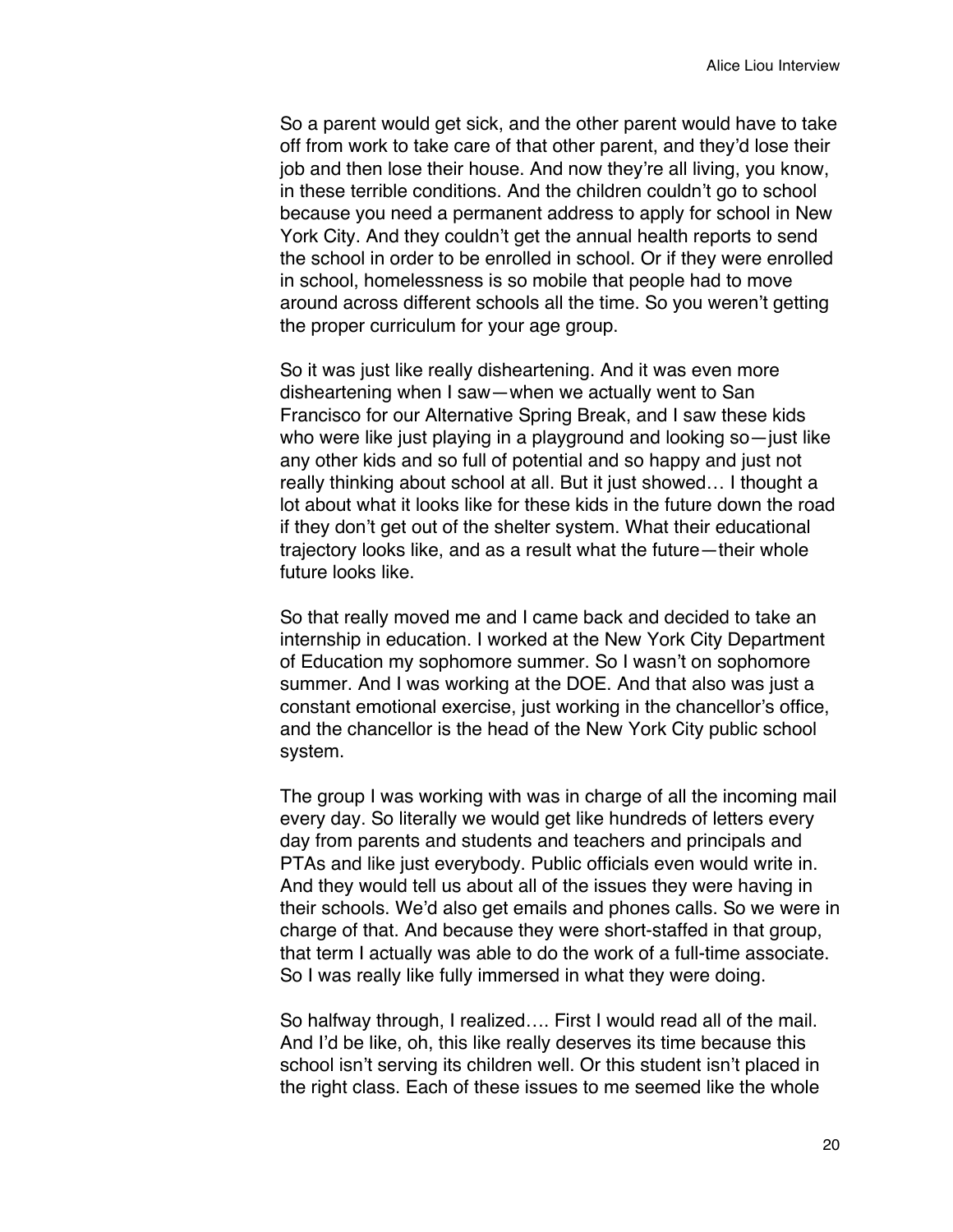world because it was someone's whole world. And so I'd think about it a lot, and I'd write my response and sort of ask people for what they thought the appropriate response was. And then I realized the "appropriate response" more or less was always a polite decline. Like, I'm really sorry that this is happening, but you know, student enrollment is really tight. And as you know, we can't move your kid to the class that he wants to be in. Or whatever.

So halfway through the summer it was just really weighing down on me because we were rejecting people left and right for all of their requests. And some of them were really important requests, I thought. Especially there was this one PTA that wrote to us, and they were like we need air conditioner because like there are like 13 students in this one class this one year—like fourth grade—who have asthma, and they can't breathe. We need an air conditioner, but we don't have the funds for it. Could you please help us somehow? And we had to decline that and I thought that was absolutely outrageous.

I think the straw that broke my back… I was so interested in education policy, I was like, I definitely have to get into the field of education through policy. My government major will help me get through that. I can go get my… get a master's degree in some sort of public policy and work in educational policy.

But the straw that broke my back and sort of dissuaded me from that all together was this one parent called in maybe the sixth or seventh week of my internship. And she called in every day for eight straight days. And I was just forwarding her phone calls to the Office of Student Enrollment. Because the issue that she had was a student enrollment issue, and we honestly can't answer that question directly. So I'd forward her and by the eighth day I was just like, okay, like what's up? You've been calling for eight days; there's obviously something very important. Let's hear what's going on. And she was like, my school has diagnosed my son with a learning disability, but he doesn't have one. And I was like, how do you know that? Because a lot of parents actually call in and say that. And she was like, Well, I took him to be privately evaluated after the school evaluated him, and I'll fax this information to you right away. But it turns out that he's actually reading two grades above grade level.

AL-JABER: Oh, my gosh!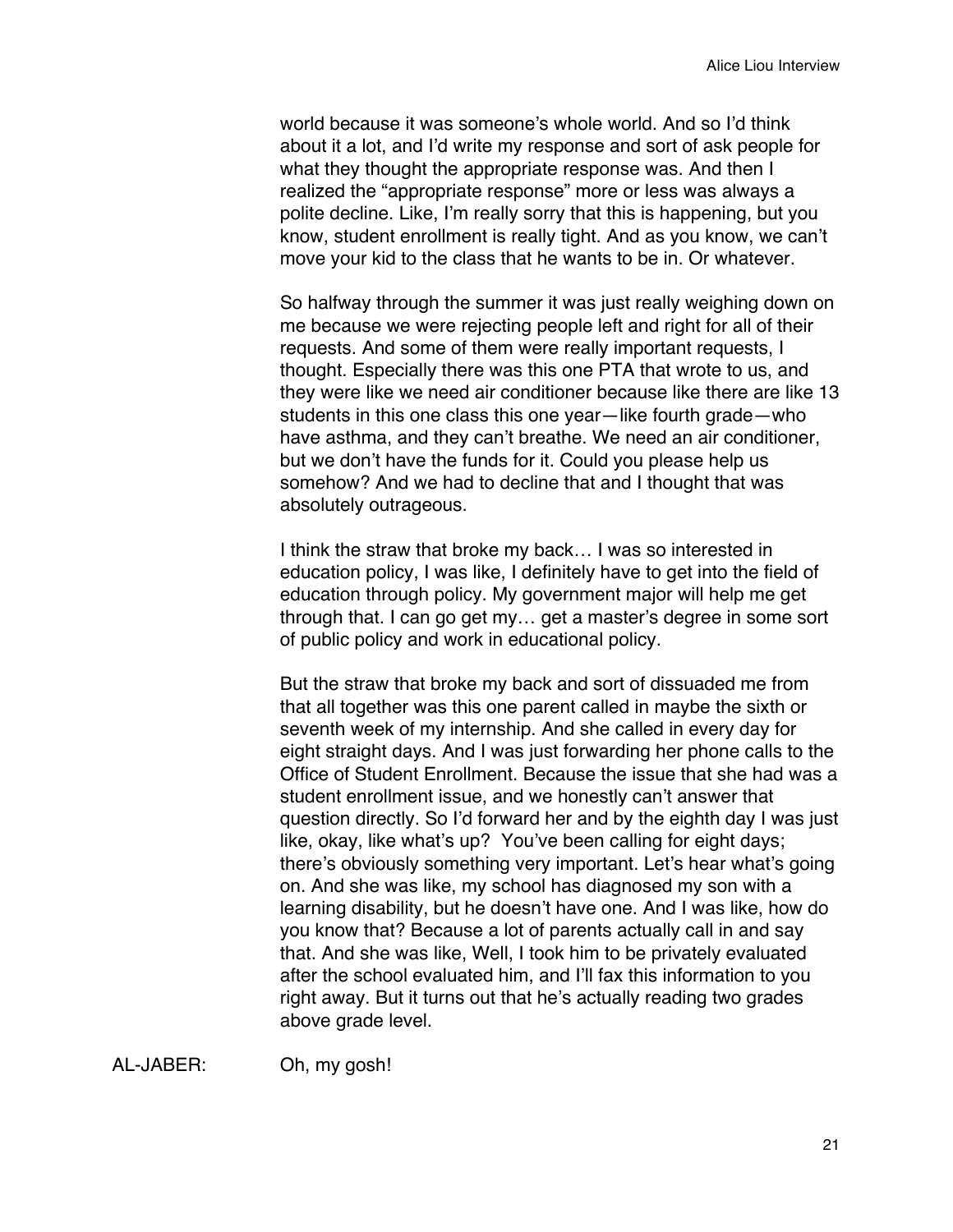LIOU: And she was so surprised that that was the result, she actually took him to be privately evaluated again. And the second evaluation said the same thing. And so she scanned all the information to us.

> And it dawned on me like, wow, this kid reading two grades above grade level is probably really bored in class so he's acting out. And has been now diagnosed with a learning disability because he has like behavioral problems. And then it dawned on me that someone in this office who's never met this kid before, who's never even heard his story, it's just… I'm going to walk all of this information to this person. But this person who's never met this kid before is going to make a decision that determines whether this kid stays in special education or whether he goes to a gifted and talented program. Or whether he even gets to skip a grade. These two paths will determine the rest of this kid's life forever, and it's going to be so important. But this will be made by a bureaucrat sitting in a cubicle who doesn't know this kid.

AL-JABER: Yes.

LIOU: And it just killed me. I was just like so upset about it for days. And when I came back to Dartmouth-I studied abroad my junior fallbut when I came back to Dartmouth, I decided to take a lot of education classes and consider being a teacher. Because I knew that in my classroom I would have a more narrow locus of control, but it would be deeper. I know that like if one of my kids were acting out or, you know, not paying attention, I could really have a conversation with him or her and get to figure out what's going on. Like is this something attributed to the material? Are you not understanding the material? Or is there something going on at home? Or let's talk about this a little bit more.

> So that was really the moment for me. And I took a lot of education classes and had a lot of professors there who encouraged me to get some teaching experience and see whether or not it was something I wanted to do. So last summer I taught at a program in New York. It's a college-access program. And it was so great! I would go back there right now if I got a phone call like, you can work here full time; we've decided to make this not just a summer program but a full-year program where you get to teach all the time in this school. I'd go like right now.

> It was so phenomenal. I met so many wonderful kids who had become used to not being paid attention to in school, who were like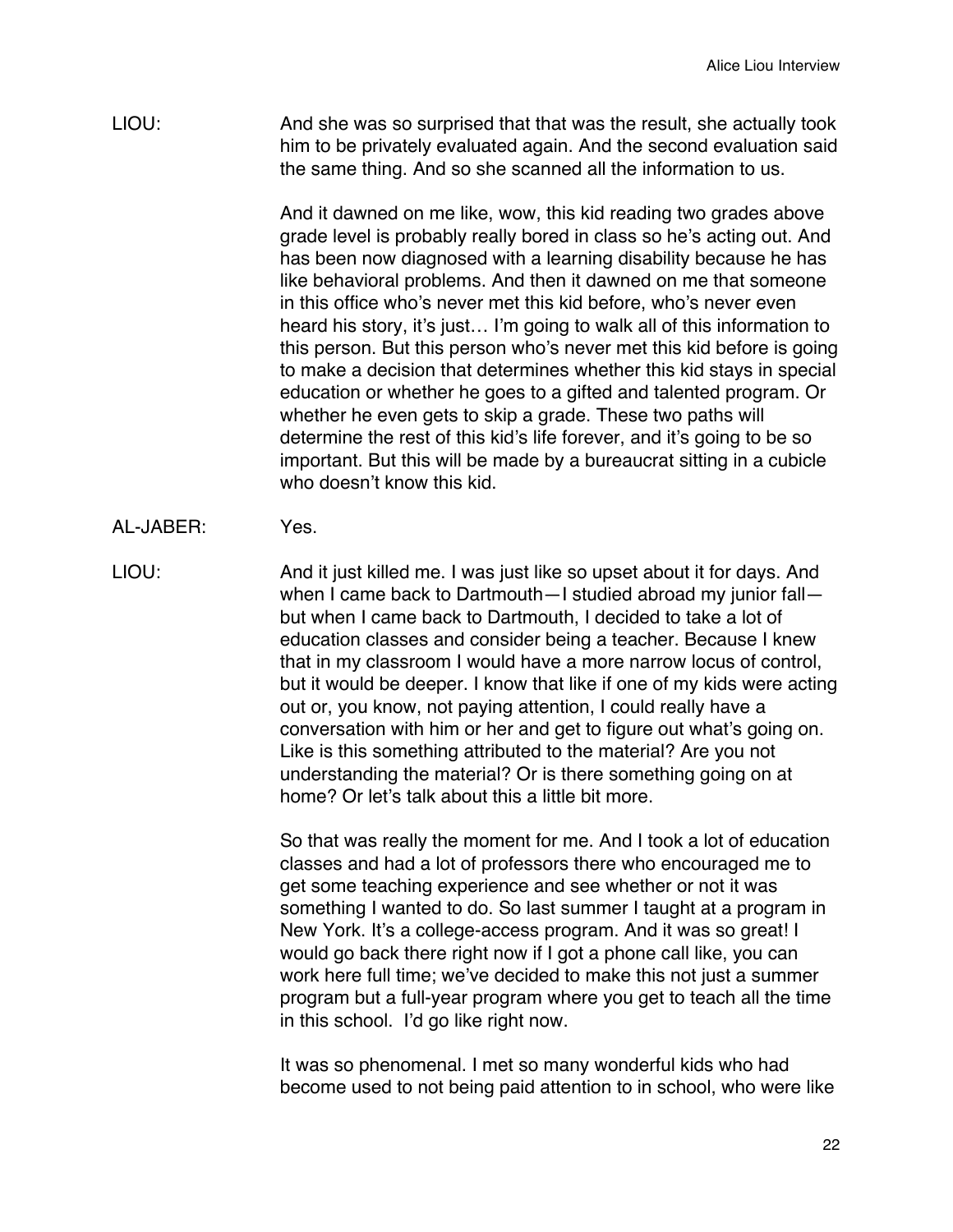really surprised that they had teachers who cared about their educational future. For a lot of them it was the first time anyone had talked to them about college. And all of us, we were college interns. So we were college interns, but we were teacher interns. So we were teaching all of their classes, including elective courses, and we were eating lunch with them.

So it was the first time a lot of them had even heard about college or like why would someone go to college? Or what do you do after college? And we had a lot of really great conversations with them about those things. And it confirmed for me that after college I want to be in the classroom again. And so next year, I'll be teaching at a charter school in Brooklyn. And I'm so excited about it. I think it's going to be really great.

- AL-JABER: Oh, you know this already?
- LIOU: Yes, I'll be teaching… It's a charter network that's very similarly run to the summer program I worked at. So actually I got to meet a lot of these people who worked at the charter network over the summer when we had joint events with them. So I'm really excited about that.

But, yes, that's something I would never have imagined myself doing if it weren't for Dartmouth and sort of the classes I took here and the internship opportunities I got as a result of being a student here. Like the funding I got from different programs on campus. I just couldn't have done it.

- AL-JABER: So your Dartmouth experience, it would be fair to say it's been very positive for you.
- LIOU: Yes. I think it's been very positive. And I think a lot of things that have been a little more difficult have been such great learning opportunities. And I think, you know, yes, I think my Dartmouth experience has been really great. And I really do love this place.
- AL-JABER: And I think we've answered all the questions more or less. Is there anything you want to add or something that I neglected to ask you in terms of the Dartmouth community or how you see yourself fitting into it?
- LIOU: Not really. I just hope that I can continue to be a part of it. I think this is place is really very special. And I can't wait to share it with…